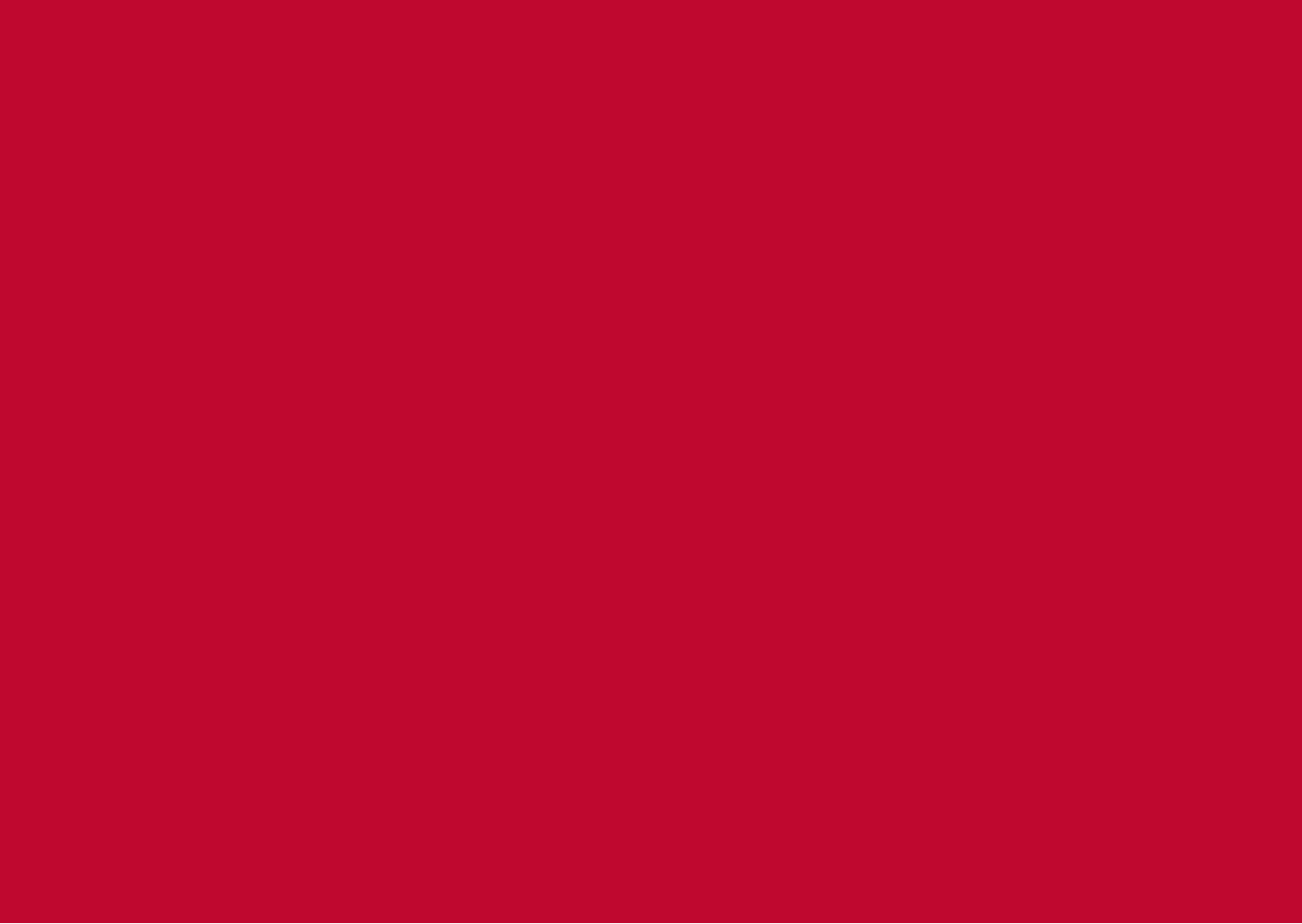# RESULTS

The board of directors (the "Board") of Xinchen China Power Holdings Limited (the "Company") presents the unaudited consolidated interim financial results of the Company and its subsidiaries (collectively referred to as the "Group") for the six months ended 30 June 2021 together with comparative figures as follows:

# CONDENSED CONSOLIDATED STATEMENT OF PROFIT OR LOSS AND OTHER COMPREHENSIVE INCOME

For the six months ended 30 June 2021

|                                                                                       | Six months ended |                |                |
|---------------------------------------------------------------------------------------|------------------|----------------|----------------|
|                                                                                       |                  | 30.6.2021      | 30.6.2020      |
|                                                                                       | <b>Notes</b>     | <b>RMB'000</b> | <b>RMB'000</b> |
|                                                                                       |                  | (unaudited)    | (unaudited)    |
| Revenue                                                                               | $\overline{4}$   | 939,319        | 741,953        |
| Cost of sales                                                                         |                  | (823, 195)     | (695, 607)     |
| Gross profit                                                                          |                  | 116,124        | 46,346         |
| Other income                                                                          | 5                | 8,554          | 15,097         |
| Impairment losses                                                                     | 6                | (4,789)        | (13, 582)      |
| Other gains and losses                                                                | 7                | 16,066         | (10,069)       |
| Selling and distribution expenses                                                     |                  | (10,099)       | (14, 392)      |
| Administrative expenses                                                               |                  | (57,089)       | (54,990)       |
| Other expenses                                                                        |                  | (6,605)        | (7, 517)       |
| Finance costs                                                                         |                  | (30, 872)      | (38, 967)      |
| Profit/(Loss) before tax                                                              | 8                | 31,290         | (78, 074)      |
| Income tax credit/(expense)                                                           | 9                | 831            | (541)          |
| Profit/(Loss) for the period                                                          |                  | 32,121         | (78, 615)      |
| Other comprehensive income:                                                           |                  |                |                |
| Items that may be reclassified subsequently to profit or loss:<br>Fair value loss on: |                  |                |                |
| Receivables measured at fair value through other<br>comprehensive income ("FVTOCI")   |                  |                | (282)          |
| Other comprehensive loss for the period                                               |                  |                | (282)          |
| Total comprehensive income/(loss) for the period                                      |                  | 32,121         | (78, 897)      |
| Earnings/(Loss) per share - Basic (RMB)                                               | 11               | 0.025          | (0.061)        |
|                                                                                       |                  |                |                |

The notes on pages 7 to 25 are an integral part of this interim report.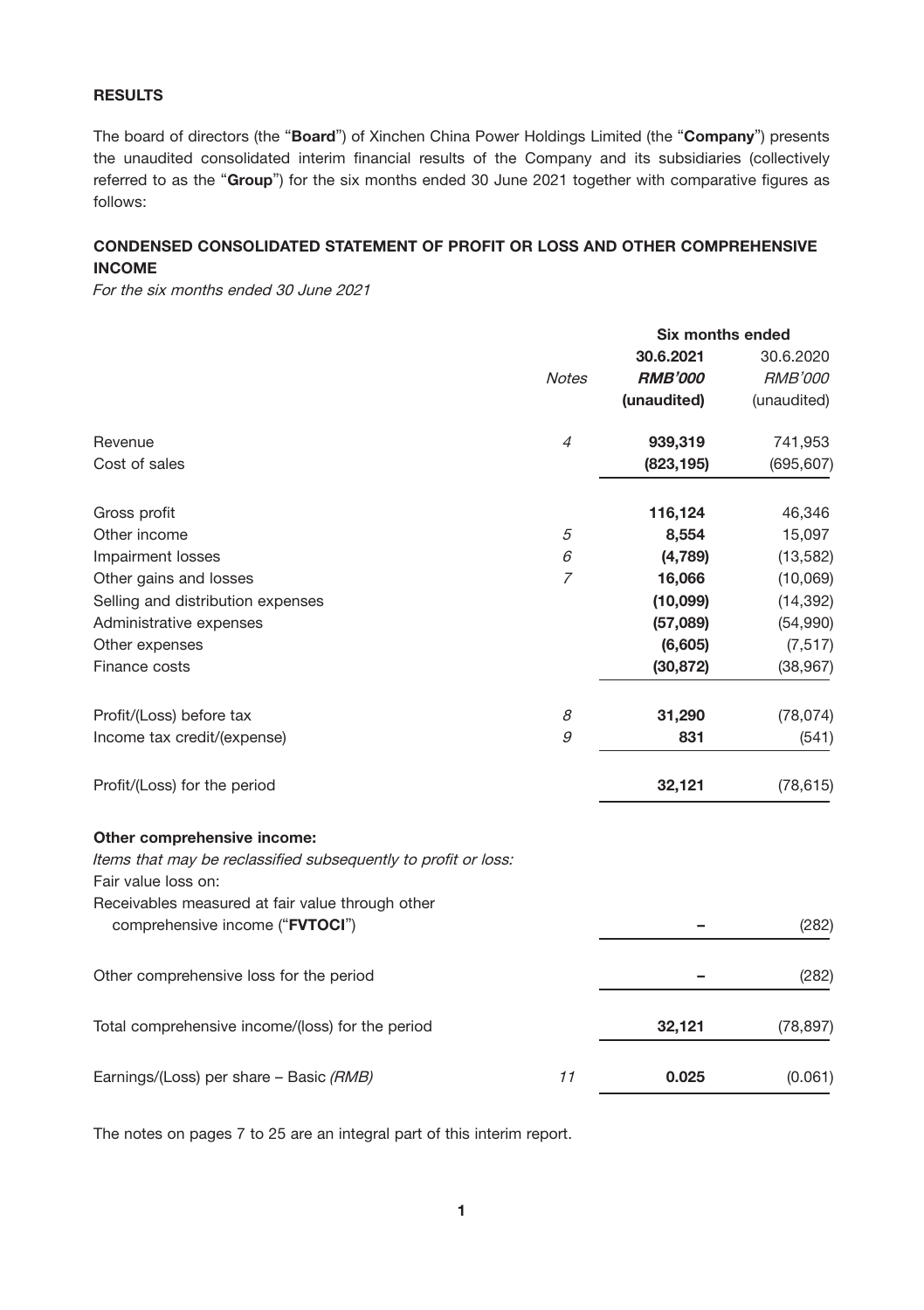# CONDENSED CONSOLIDATED STATEMENT OF FINANCIAL POSITION

As at 30 June 2021

|                                    |              | 30.6.2021      | 31.12.2020     |
|------------------------------------|--------------|----------------|----------------|
|                                    | <b>Notes</b> | <b>RMB'000</b> | <b>RMB'000</b> |
|                                    |              | (unaudited)    | (audited)      |
| <b>NON-CURRENT ASSETS</b>          |              |                |                |
| Property, plant and equipment      | 12           | 2,178,521      | 2,297,808      |
| Prepaid lease payments             |              | 124,137        | 125,937        |
| Intangible assets                  | 12           | 710,921        | 707,184        |
| Loan to a shareholder              | 13           | 14,615         | 14,326         |
| Deferred tax assets                |              | 11,781         | 10,206         |
|                                    |              | 3,039,975      | 3,155,461      |
| <b>CURRENT ASSETS</b>              |              |                |                |
| Inventories                        | 14           | 508,168        | 634,399        |
| Trade and other receivables        | 15           | 219,044        | 286,963        |
| Tax recoverable                    |              | 2,452          | 2,663          |
| Amounts due from related companies | 16           | 335,852        | 333,522        |
| Pledged/restricted bank deposits   | 17           | 323,864        | 538,459        |
| Bank balances and cash             | 17           | 483,878        | 55,285         |
|                                    |              | 1,873,258      | 1,851,291      |
|                                    |              |                |                |
| <b>TOTAL ASSETS</b>                |              | 4,913,233      | 5,006,752      |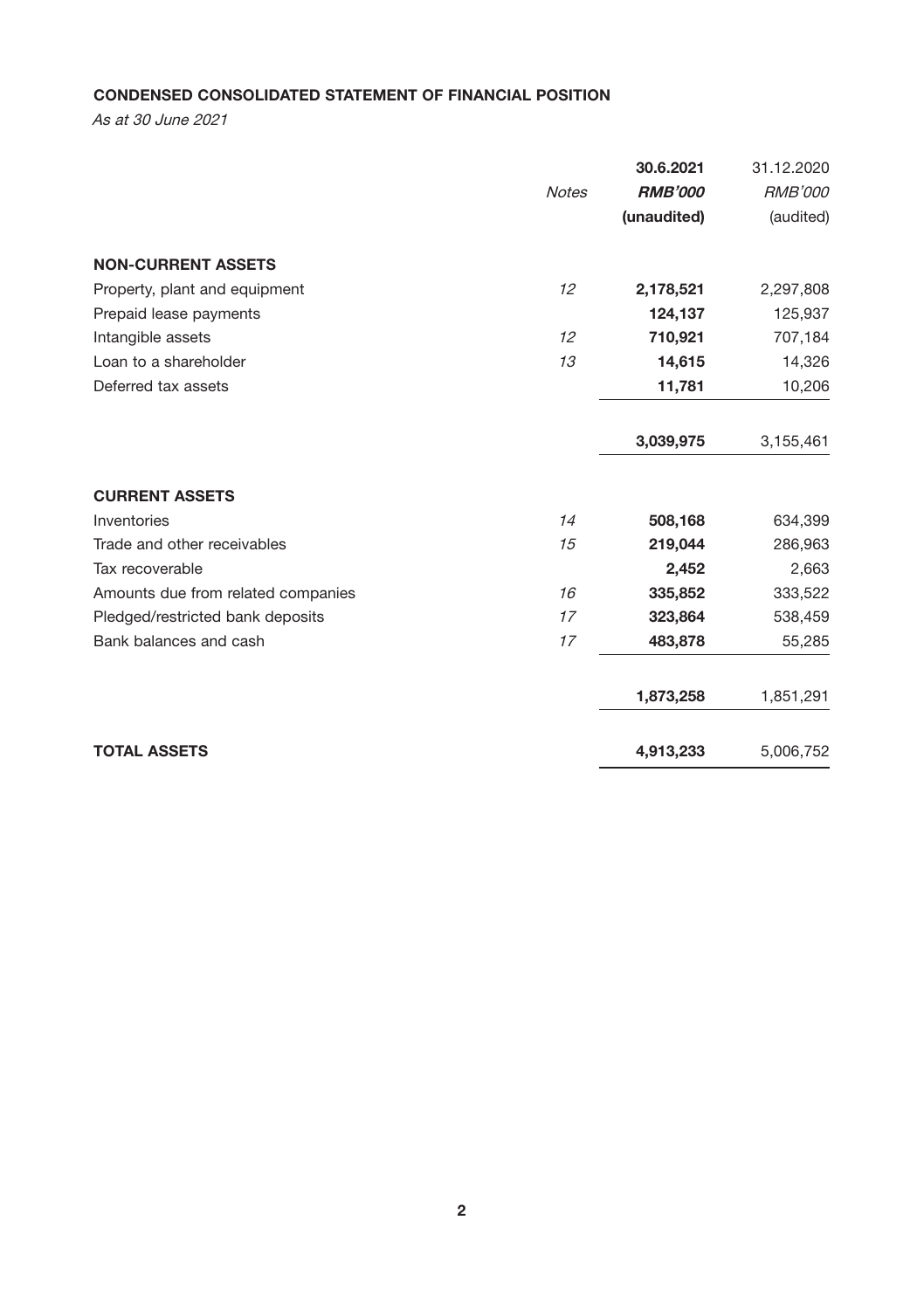# CONDENSED CONSOLIDATED STATEMENT OF FINANCIAL POSITION (Cont'd)

As at 30 June 2021

|                                              |              | 30.6.2021      | 31.12.2020     |
|----------------------------------------------|--------------|----------------|----------------|
|                                              | <b>Notes</b> | <b>RMB'000</b> | <b>RMB'000</b> |
|                                              |              | (unaudited)    | (audited)      |
| <b>CURRENT LIABILITIES</b>                   |              |                |                |
| Trade and other payables                     | 18           | 1,078,472      | 1,182,809      |
| Amounts due to related companies             | 19           | 579,021        | 215,112        |
| Lease liabilities                            | 21           | 2,191          | 5,100          |
| Borrowings due within one year               | 20           | 726,077        | 1,067,468      |
|                                              |              | 2,385,761      | 2,470,489      |
| <b>NET CURRENT LIABILITIES</b>               |              | (512, 503)     | (619, 198)     |
| <b>TOTAL ASSETS LESS CURRENT LIABILITIES</b> |              | 2,527,472      | 2,536,263      |
| <b>NON-CURRENT LIABILITIES</b>               |              |                |                |
| Borrowings due after one year                | 20           | 283,346        | 320,394        |
| Deferred income                              |              | 28,455         | 32,319         |
|                                              |              | 311,801        | 352,713        |
| <b>NET ASSETS</b>                            |              | 2,215,671      | 2,183,550      |
| <b>CAPITAL AND RESERVES</b>                  |              |                |                |
| Share capital                                | 22           | 10,457         | 10,457         |
| Reserves                                     |              | 2,205,214      | 2,173,093      |
| <b>TOTAL EQUITY</b>                          |              | 2,215,671      | 2,183,550      |

The notes on pages 7 to 25 are an integral part of this interim report.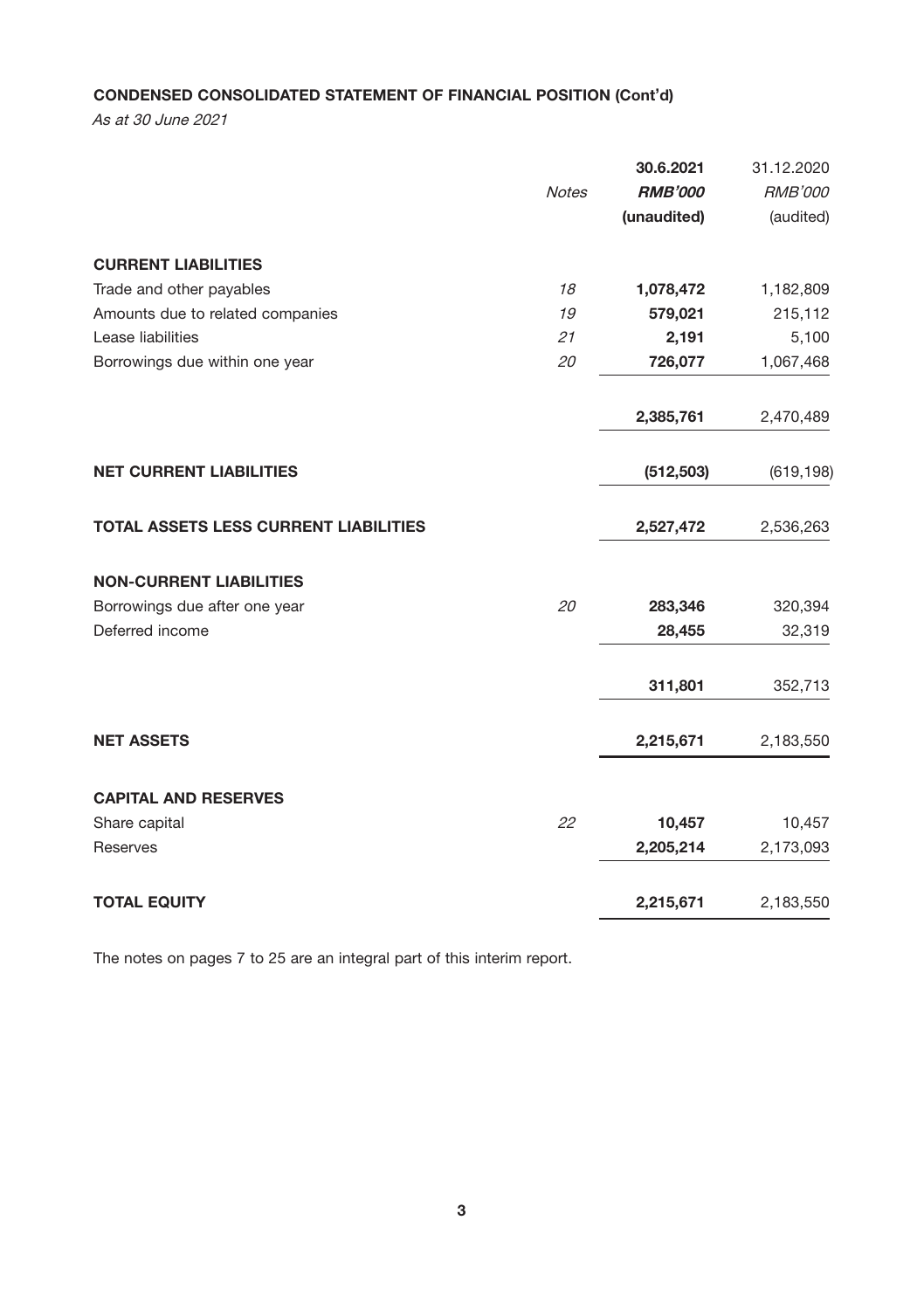# CONDENSED CONSOLIDATED STATEMENT OF CHANGES IN EQUITY

For the six months ended 30 June 2021

|                                                                                        | Share<br>capital<br><b>RMB'000</b> | Share<br>premium<br><b>RMB'000</b><br>(Note a) | Special<br>reserve<br><b>RMB'000</b><br>(Note b) | <b>Surplus</b><br>reserves<br><b>RMB'000</b><br>(Note c) | Deemed<br>distribution<br>to a<br>shareholder<br><b>RMB'000</b><br>(Note d) | Contribution<br>from a<br>shareholder<br><b>RMB'000</b><br>(Note e) | <b>FVTOCI</b><br>reserve<br><b>RMB'000</b> | Retained<br>profits<br><b>RMB'000</b> | Total<br><b>RMB'000</b> |
|----------------------------------------------------------------------------------------|------------------------------------|------------------------------------------------|--------------------------------------------------|----------------------------------------------------------|-----------------------------------------------------------------------------|---------------------------------------------------------------------|--------------------------------------------|---------------------------------------|-------------------------|
| At 1 January 2020 (audited)<br>Loss for the period<br>Other comprehensive loss         | 10,457                             | 700,258                                        | 193,457                                          | 394,440                                                  | (11, 285)                                                                   | 8,319                                                               | (269)                                      | 1,696,543<br>(78, 615)                | 2,991,920<br>(78, 615)  |
| for the period                                                                         |                                    |                                                |                                                  |                                                          |                                                                             |                                                                     | (282)                                      |                                       | (282)                   |
| Total comprehensive loss<br>for the period                                             |                                    |                                                |                                                  |                                                          |                                                                             |                                                                     | (282)                                      | (78, 615)                             | (78, 897)               |
| At 30 June 2020 (unaudited)                                                            | 10,457                             | 700,258                                        | 193,457                                          | 394,440                                                  | (11, 285)                                                                   | 8,319                                                               | (551)                                      | 1,617,928                             | 2,913,023               |
| At 1 January 2021 (audited)<br>Profit for the period and total<br>comprehensive income | 10,457                             | 700,258                                        | 193,457                                          | 394,760                                                  | (11, 285)                                                                   | 8,319                                                               |                                            | 887,584                               | 2,183,550               |
| for the period                                                                         |                                    |                                                |                                                  |                                                          |                                                                             |                                                                     | -                                          | 32,121                                | 32,121                  |
| At 30 June 2021 (unaudited)                                                            | 10,457                             | 700,258                                        | 193,457                                          | 394,760                                                  | (11, 285)                                                                   | 8,319                                                               |                                            | 919,705                               | 2,215,671               |

Notes:

- (a) Share premium represents the difference between the par value of the share issued and the subscription and issue prices of new shares in prior years.
- (b) Special reserve represents the difference between paid-in capital of Mianyang Xinchen Engine Co., Limited\* (綿陽新晨動力機械有限公司) ("Mianyang Xinchen") and issued share capital of the Company arising from group reorganization.
- (c) Surplus reserves comprise statutory surplus reserve and discretionary surplus reserve of Mianyang Xinchen, a major operating subsidiary of the Group, which are non-distributable and the transfer to these reserves is determined according to the relevant laws in the People's Republic of China (the "PRC") and by the board of Mianyang Xinchen in accordance with its Articles of Association. Statutory surplus reserve amounting to approximately RMB265,016,000 as at 30 June 2021 (31 December 2020: approximately RMB265,016,000), can be used to make up for previous year's losses or convert into additional capital of Mianyang Xinchen. Discretionary surplus reserve amounting to approximately RMB129,744,000 as at 30 June 2021 (31 December 2020: approximately RMB129,744,000) can be used to expand the existing operations of Mianyang Xinchen.
- (d) Deemed distribution to a shareholder represents the fair value adjustments on an interest-free loan to a subsidiary of a joint controlling shareholder of Mianyang Xinchen in prior years.
- (e) Contribution from a shareholder represents the fair value adjustments on shares awarded by Lead In Management Limited ("Lead In") to a third party in prior years. Details of which are set out in Note 13.
- English name for reference only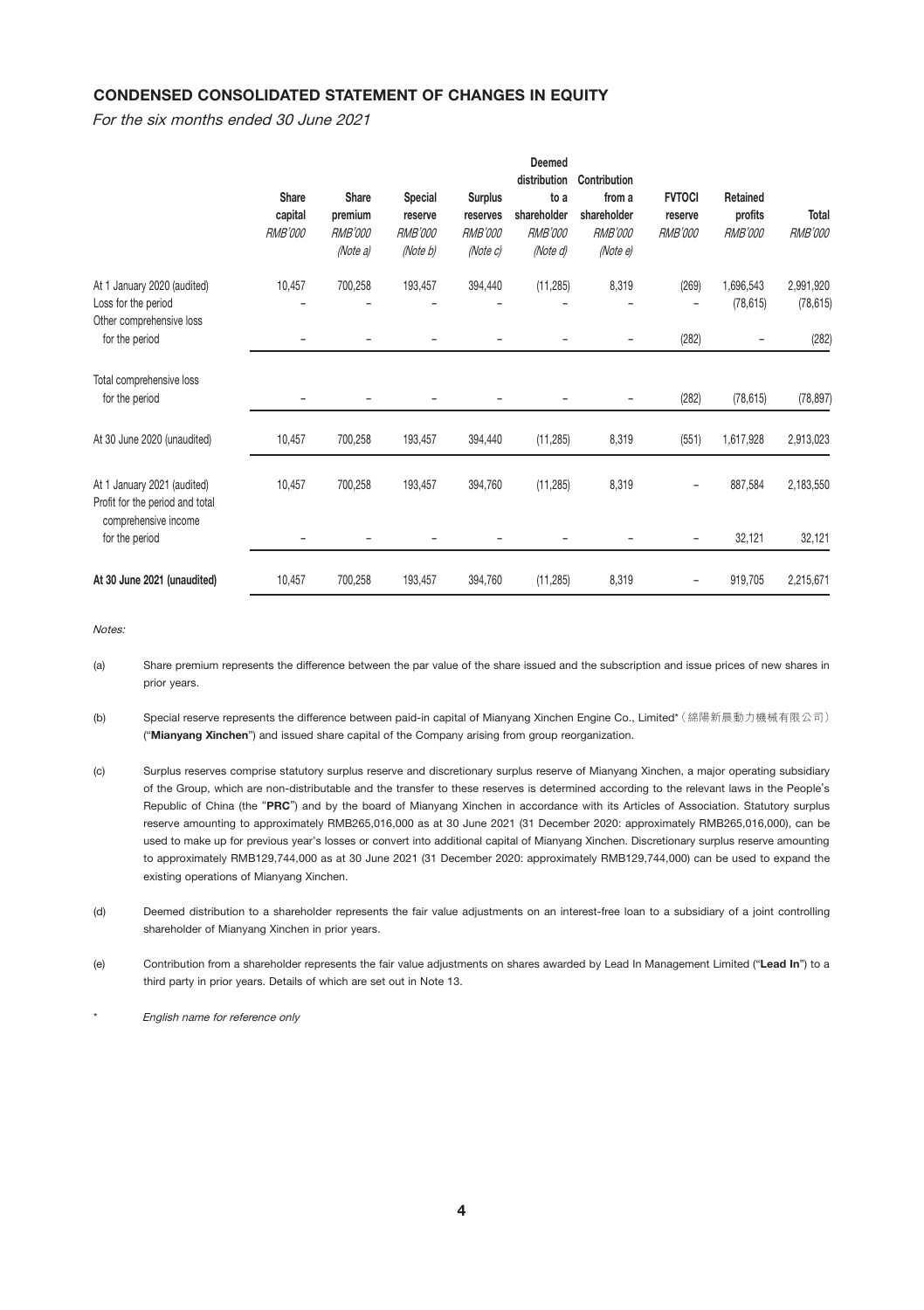# CONDENSED CONSOLIDATED STATEMENT OF CASH FLOWS

For the six months ended 30 June 2021

|                                                           | Six months ended |                |
|-----------------------------------------------------------|------------------|----------------|
|                                                           | 30.6.2021        | 30.6.2020      |
|                                                           | <b>RMB'000</b>   | <i>RMB'000</i> |
|                                                           | (unaudited)      | (unaudited)    |
| <b>CASH FLOWS FROM OPERATING ACTIVITIES:</b>              |                  |                |
| Profit/(Loss) before taxation                             | 31,290           | (78, 074)      |
| Adjustments for non-cash items                            | 176,967          | 179,727        |
| Operating cash flows before changes in working capital    | 208,257          | 101,653        |
| Decrease in inventories                                   | 126,231          | 42,688         |
| Decrease/(Increase) in trade and other receivables        | 63,325           | (215, 231)     |
| Increase in receivables measured at FVTOCI                |                  | (3,829)        |
| (Decrease)/Increase in trade and other payables           | (117, 239)       | 24,541         |
| (Increase)/Decrease in amounts due from related companies | (2,525)          | 222,757        |
| Increase/(Decrease) in amounts due to related companies   | 363,909          | (24, 558)      |
| Cash generated from operations                            | 641,958          | 148,021        |
| Income tax paid                                           | (533)            | (1,683)        |
| Net cash generated from operating activities              | 641,425          | 146,338        |
| <b>CASH FLOWS FROM INVESTING ACTIVITIES:</b>              |                  |                |
| Interest received                                         | 2,506            | 3,948          |
| Purchase of property, plant and equipment                 | (7, 763)         | (7, 867)       |
| Proceeds on disposal of property, plant and equipment     |                  | 192            |
| Development costs paid                                    | (11, 717)        | (35, 307)      |
| Withdrawal of pledged/restricted bank deposits            | 249,443          | 218,939        |
| Placement of pledged/restricted bank deposits             | (34, 848)        | (415, 406)     |
| Repayment from a related company                          |                  | 10             |
| Net cash generated from/(used in) investing activities    | 197,621          | (235, 491)     |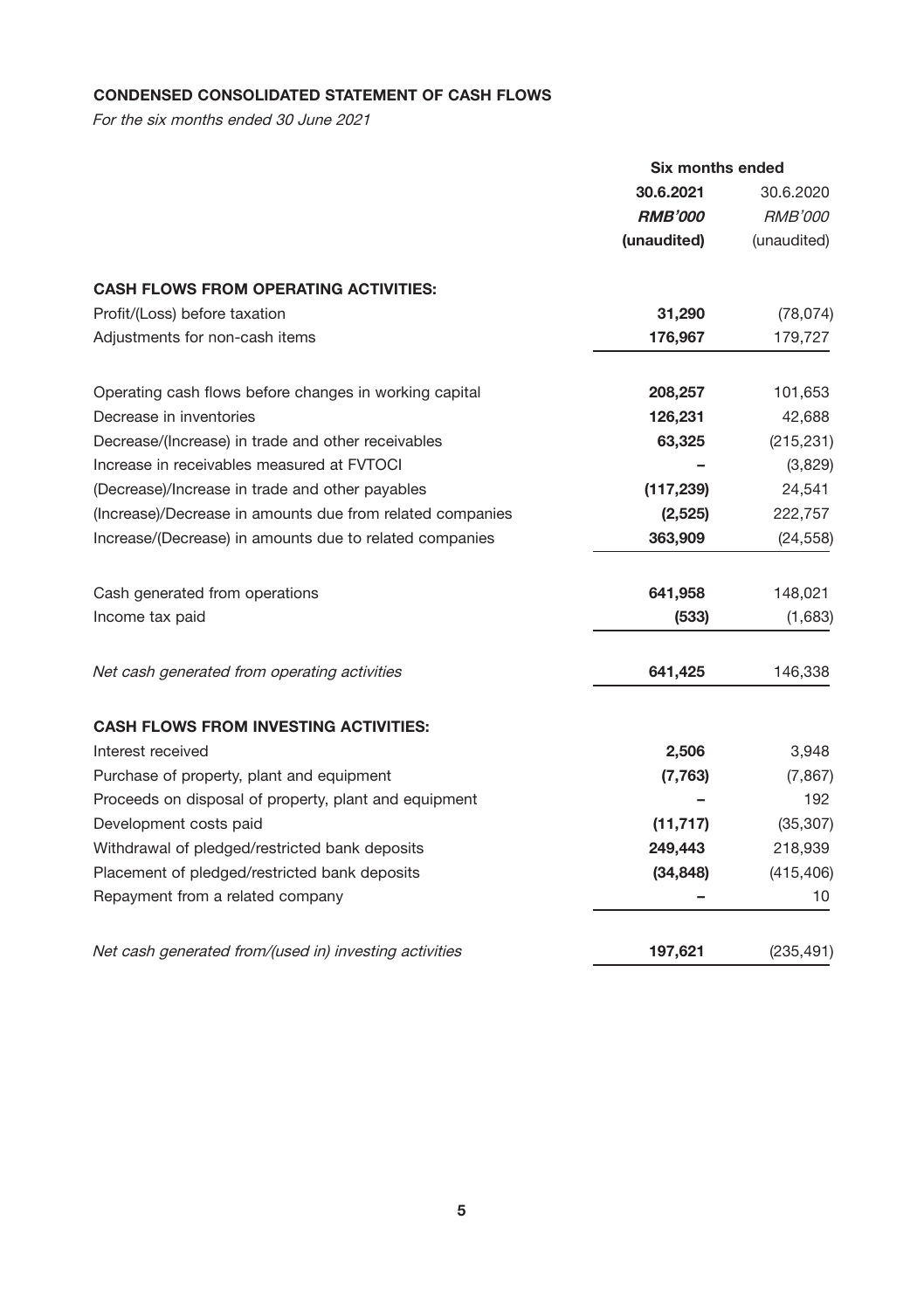# CONDENSED CONSOLIDATED STATEMENT OF CASH FLOWS (Cont'd)

For the six months ended 30 June 2021

|                                                        | Six months ended |                |  |
|--------------------------------------------------------|------------------|----------------|--|
|                                                        | 30.6.2021        | 30.6.2020      |  |
|                                                        | <b>RMB'000</b>   | <i>RMB'000</i> |  |
|                                                        | (unaudited)      | (unaudited)    |  |
| <b>CASH FLOWS FROM FINANCING ACTIVITIES:</b>           |                  |                |  |
| Interest paid                                          | (30, 872)        | (46, 692)      |  |
| Repayment of borrowings                                | (457, 440)       | (385, 393)     |  |
| New borrowings raised                                  | 80,768           | 488,070        |  |
| Payment of lease liabilities                           | (2,909)          | (3,348)        |  |
| Advance from related companies                         |                  | 2,118          |  |
| Repayment to a related company                         |                  | (28)           |  |
| Net cash (used in)/generated from financing activities | (410, 453)       | 54,727         |  |
| NET INCREASE/(DECREASE) IN CASH AND CASH EQUIVALENTS   | 428,593          | (34, 426)      |  |
| <b>CASH AND CASH EQUIVALENTS AT 1 JANUARY</b>          | 55,285           | 98,188         |  |
| <b>CASH AND CASH EQUIVALENTS AT 30 JUNE,</b>           |                  |                |  |
| represented by bank balances and cash                  | 483,878          | 63,762         |  |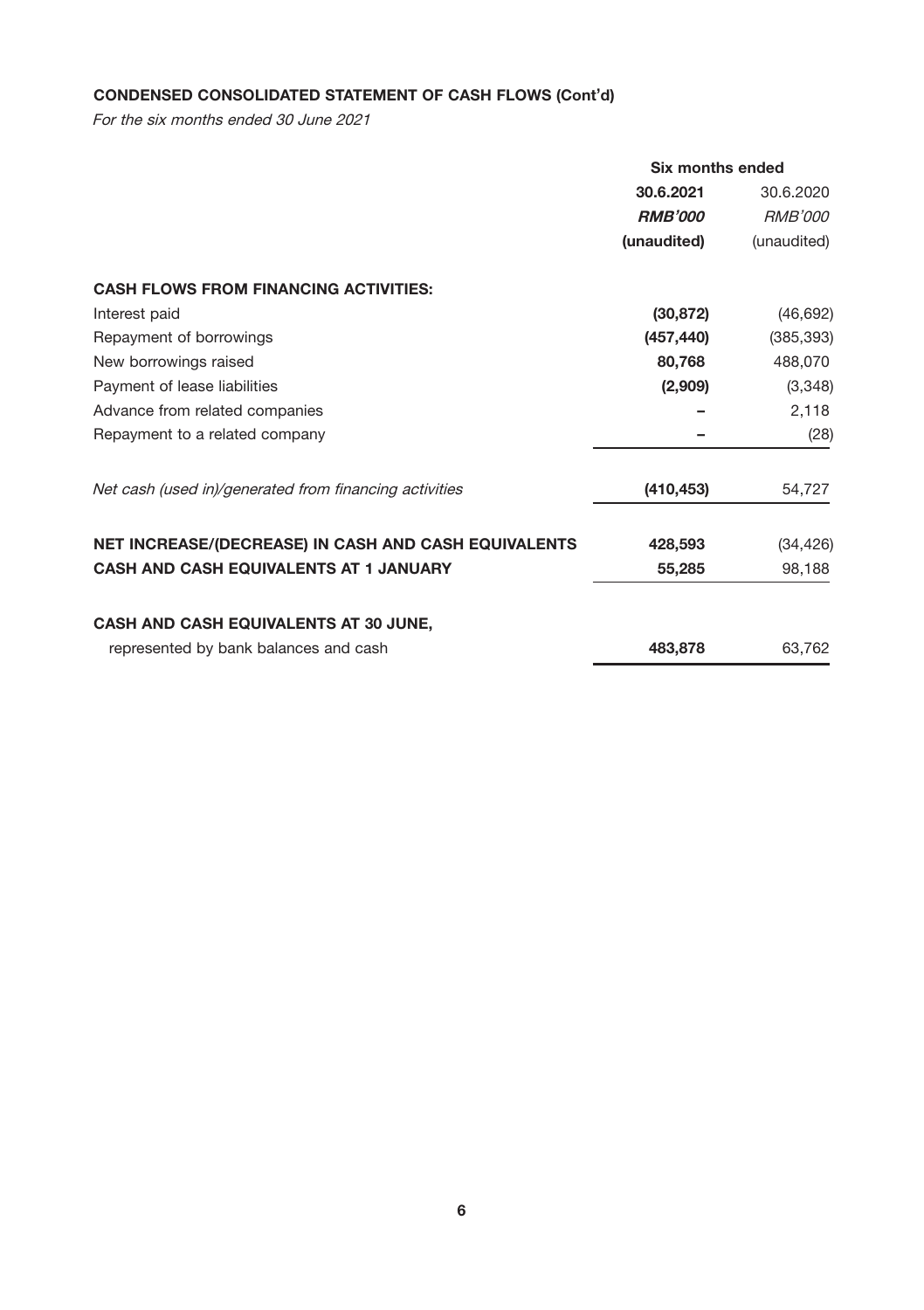# NOTES TO THE CONDENSED CONSOLIDATED FINANCIAL STATEMENTS

For the six months ended 30 June 2021

#### 1. CORPORATE INFORMATION

The Company was incorporated as an exempted company with limited liability in the Cayman Islands under the Companies Act (Revised) of the Cayman Islands on 10 March 2011. Brilliance China Automotive Holdings Limited ("Brilliance China", Brilliance China and its subsidiaries collectively referred to as "Brilliance China Group"), a company listed on The Stock Exchange of Hong Kong Limited (the "Stock Exchange"), and Sichuan Province Yibin Wuliangye Group Co., Ltd.\* (四川省宜賓五糧液集團有限公司) ("Wuliangye", Wuliangye and its subsidiaries collectively referred to as "Wuliangye Group"), a state owned enterprise registered in the PRC, are able to exercise significant influence over the Company. In March 2013, the Company completed the listing of its shares on the Main Board of the Stock Exchange.

The principal activities of the Company and its direct wholly-owned subsidiary, Southern State Investment Limited, are investment holding. The principal activities of Mianyang Xinchen, an indirect wholly-owned subsidiary of the Company, are development, manufacture and sale of automotive engines for passenger vehicles and light duty commercial vehicles and manufacture of engine parts and components of the passenger vehicles and light duty commercial vehicles in the PRC.

\* English name for reference only

#### 2. BASIS OF PREPARATION AND GOING CONCERN ASSUMPTION

The condensed consolidated financial statements have been prepared in accordance with Hong Kong Accounting Standard ("HKAS") 34 "Interim Financial Reporting" issued by the Hong Kong Institute of Certified Public Accountants as well as with the applicable disclosure requirements of the Rules Governing the Listing of Securities on the Stock Exchange (the "Listing Rules").

The condensed consolidated financial statements have been prepared on a going concern basis, notwithstanding the fact that the Group had net current liabilities of approximately RMB512,503,000 as at 30 June 2021.

The condensed consolidated financial statements have been prepared on a going concern basis on the assumption that the Group is able to operate as a going concern for the foreseeable future. In the opinion of the directors, the Group can meet its financial obligations as and when they fall due within the next year from the date of approval of these condensed consolidated financial statements, after taking into consideration of the measures and arrangements that the Group has implemented or is in the process of implementing as detailed below:

- The subsidiaries of the Company, Mianyang Xinchen, Mianyang Xinchen Engine Co., Ltd. Shenyang Branch\*(綿陽新晨動力機 械有限公司瀋陽分公司)and Xinchen Engine (Shenyang) Co., Limited\*(新晨動力機械(瀋陽)有限公司), have entered into the support agreement dated 11 May 2021 (as supplemented and revised by a supplemental agreement thereto dated 2 July 2021) with BMW Brilliance Automotive Ltd.\*(華晨寶馬汽車有限公司)("BMW Brilliance Automotive"), a sino-foreign equity joint venture company incorporated in the PRC which is owned as to 50% by an indirect wholly owned subsidiary of Brilliance China and 50% by BMW Holding B.V., for borrowing the loan in the principal amount of RMB500 million to be advanced by BMW Brilliance Automotive;
- The Group is in negotiation with financial institutions for the renewals of the Group's short term bank and other borrowings, applying for new borrowings and future credit facilities; and
- The directors have evaluated all the relevant facts available to them and made a business plan to improve its liquidity by (i) monitoring the production activities in order to fulfill the forecast production volume and meet sales forecast; and (ii) taking measures to tighten cost controls over various production costs and expenses.

The directors of the Company have reviewed the Group's cash flow forecast prepared by management, which covers a period of five years from the end of the reporting period. They are of the opinion that, taking into account the above-mentioned plans and measures, the Group will have sufficient cash resources to satisfy its working capital and other financing obligations for the next twelve months from the date of approval of these condensed consolidated financial statements after having taken into account of the Group's projected cash flows, current financial resources and capital expenditure requirements with respect to the production facilities and development of its business. Accordingly, the directors are of the opinion that it is appropriate to prepare the condensed consolidated financial statements for the six months ended 30 June 2021 on a going concern basis.

Should the going concern assumption be inappropriate, adjustments may have to be made to write down the values of assets to their recoverable amounts, to provide for any further liabilities that might arise, and to reclassify non-current assets and non-current liabilities as current assets and current liabilities, respectively. The effects of these adjustments have not been reflected in the condensed consolidated financial statements.

\* English name for reference only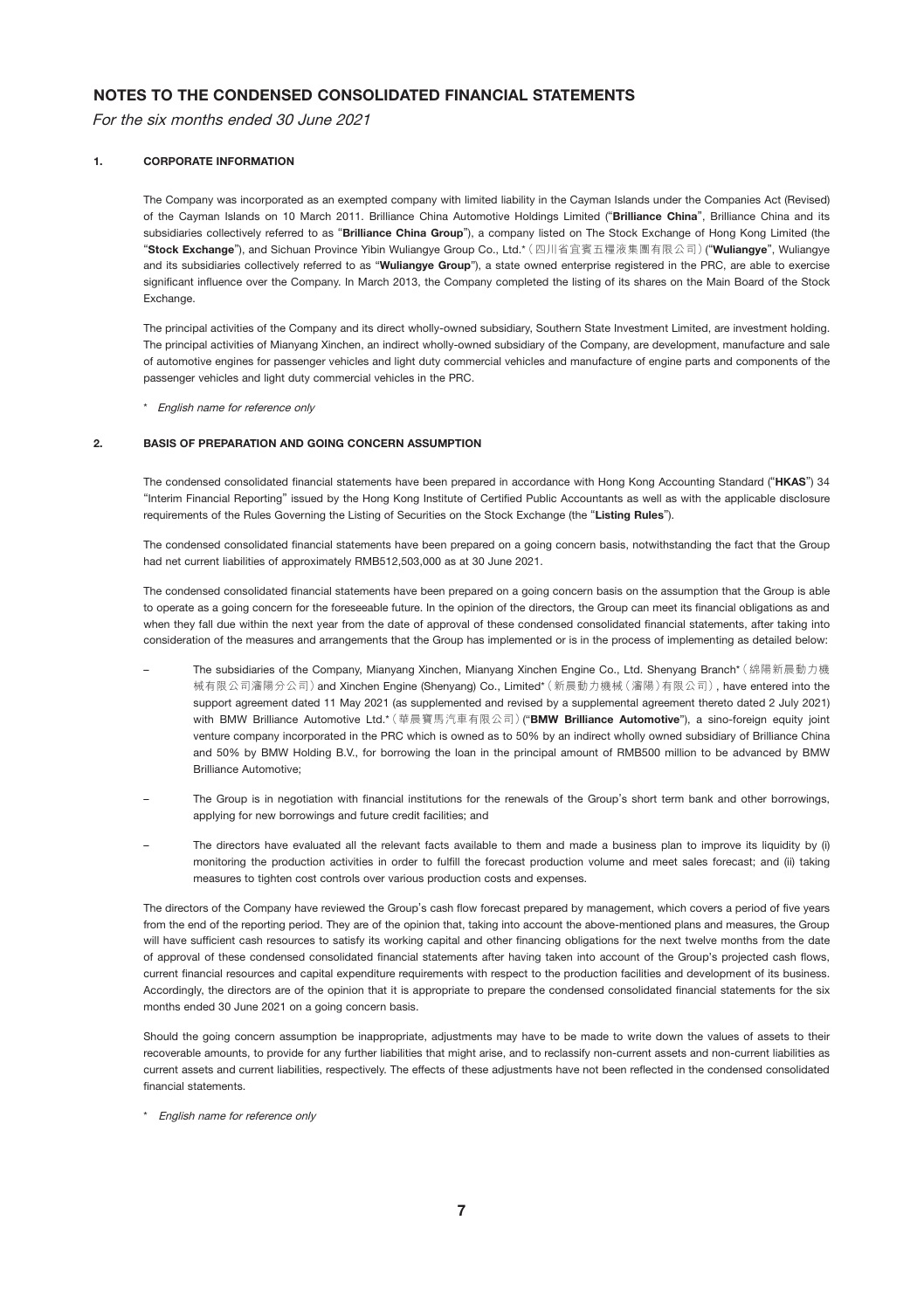#### 3. PRINCIPAL ACCOUNTING POLICIES

#### Amended Hong Kong Financial Reporting Standard(s) ("HKFRS(s)") that are effective for annual periods beginning or after 1 January 2021

The interim condensed consolidated financial statements have been prepared on the historical cost basis except for certain financial instruments, which are measured at fair values.

The accounting policies adopted in the preparation of the interim condensed consolidated financial statements are consistent with those followed in the preparation of the Group's annual consolidated financial statements for the year ended 31 December 2020, except for the adoption of new standards effective as of 1 January 2021. The Group has not early adopted any standard, interpretation or amendment that has been issued but is not yet effective.

| Amendments to HKFRS 16                   | Covid-19-Related Rent Concessions        |
|------------------------------------------|------------------------------------------|
| Amendments to HKFRS 9. HKAS 39. HKFRS 7. | Interest Rate Benchmark Reform - Phase 2 |
| HKFRS 4 and HKFRS 16                     |                                          |

Except for those mentioned below, the adoption of the new and amended HKFRSs had no material impact on how the results and financial position for the current and prior periods have been prepared and presented.

### Amendments to HKFRS 9, HKAS 39, HKFRS 7, HKFRS 4 and HKFRS 16 "Interest Rate Benchmark Reform – Phase 2" ("Phase 2 Amendments")

The Phase 2 Amendments provide practical relief from certain requirements in HKFRSs. These reliefs relate to modifications of financial assets and financial liabilities (measured at amortised costs) and lease contracts or hedging relationships triggered by a replacement of a benchmark interest rate in a contract with a new alternative benchmark risk-free rate.

The Group initially applied Phase 2 Amendments on 1 January 2021 and applied the amendments retrospectively. However, in accordance with the exceptions permitted in Phase 2 Amendments, the Group has elected not to restate the prior period to reflect the application of these amendments, including not providing additional disclosures for 2020. There is no impact on opening equity balances as a result of retrospective application.

#### Impact on measurement of financial assets and financial liabilities

For changes in the basis for determining the contractual cash flows of financial assets and financial liabilities which are measured at amortised cost as a result of interest rate benchmark reform, the Group applies the practical expedient to account for these changes such that it will not derecognise the carrying amounts of financial assets and financial liabilities and recognise an immediate gain or loss for changes solely arised from the interest rate benchmark reform, but will instead revise the effective interest rates of the financial assets and financial liabilities. A change in the basis for determining the contractual cash flows is required by interest rate benchmark reform if the following conditions are met:

- The change is necessary as a direct consequence of the interest rate benchmark reform; and
- The new basis for determining the contractual cash flows is economically equivalent to the previous basis (i.e. the basis immediately before the change).

For other changes made to a financial asset or financial liability in addition to changes to the basis for determining the contractual cash flows required by interest rate benchmark reform, the Group first applies the practical expedient to the changes required by interest rate benchmark reform by updating the effective interest rate. The Group then applies the applicable requirements in HKFRS 9 "Financial Instrument" on modification of a financial asset or a financial liability to the additional changes to which the practical expedient does not apply.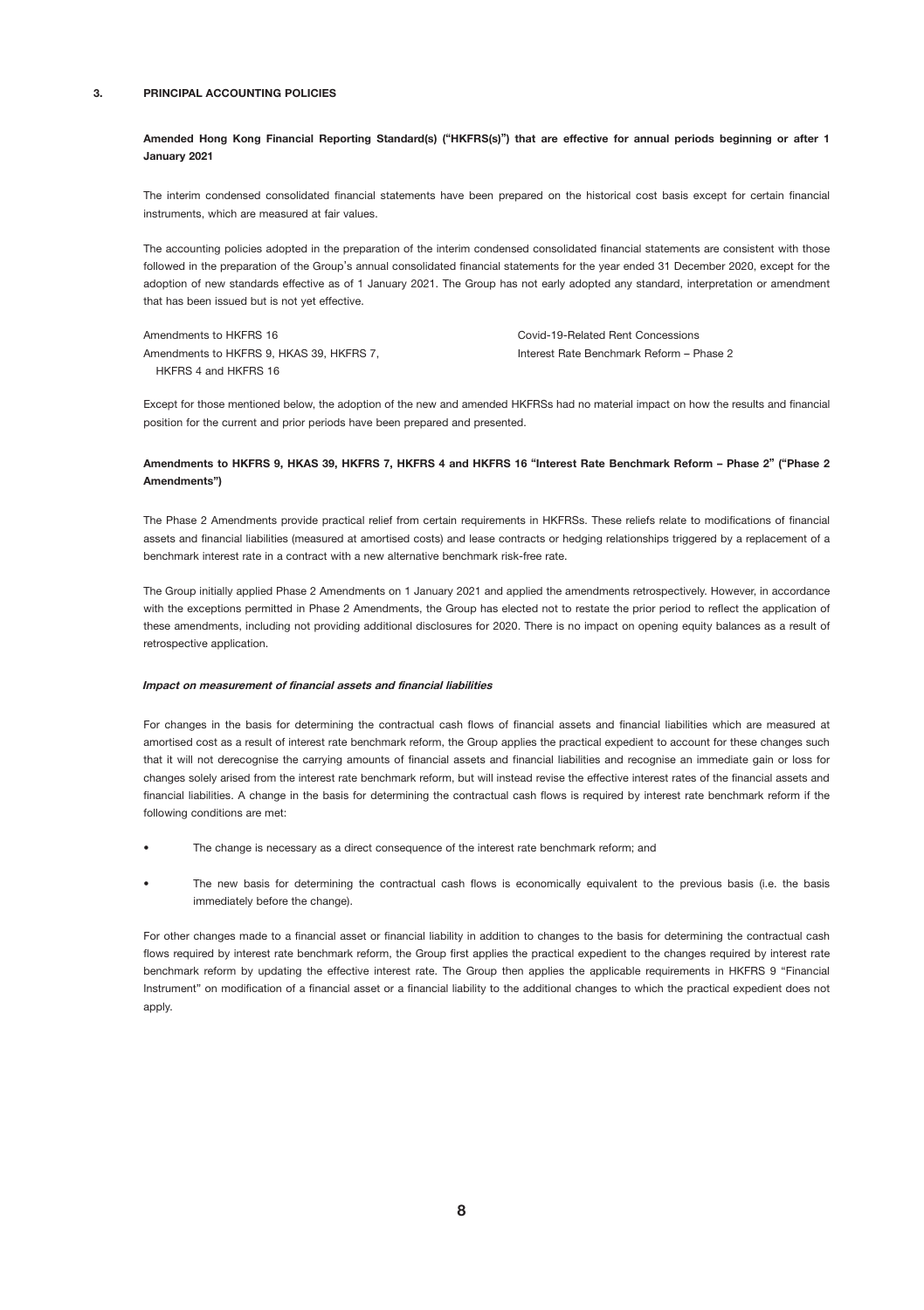#### 3. PRINCIPAL ACCOUNTING POLICIES (Cont'd)

Amendments to HKFRS 9, HKAS 39, HKFRS 7, HKFRS 4 and HKFRS 16 "Interest Rate Benchmark Reform – Phase 2" ("Phase 2 Amendments") (Cont'd)

#### Impact on lease contracts

For changes in the basis for determining the future lease payments in lease contracts as a result of interest rate benchmark reform, the Group, as a lessee, applies the practical expedient to remeasure the lease liabilities by discounting the revised lease payments using the unchanged discount rate, and makes a corresponding adjustment to the related right-of-use assets. A lease modification is required by interest rate benchmark reform if the following conditions are met:

- The modification is necessary as a direct consequence of interest rate benchmark reform; and
- The new basis for determining the lease payments is economically equivalent to the previous basis (i.e. the basis immediately before the change).

If lease modifications are made in addition to those lease modifications required by interest rate benchmark reform, the Group applies the applicable requirements in HKFRS 16 to account for all lease modifications made at the same time, including those required by interest rate benchmark reform.

#### Issued but not yet effective HKFRSs

At the date of authorisation of these condensed consolidated interim financial statements, certain new and amended HKFRSs have been published but are not yet effective, and have not been adopted early by the Group. The directors anticipate that all of the pronouncements will be adopted in the Group's accounting policy for the first period beginning on or after the effective date of the pronouncement. The directors expected that the new and amended HKFRSs issued but not effective are not expected to have a material impact on the Group's condensed consolidated interim financial statements.

#### 4. REVENUE AND SEGMENT INFORMATION

Information reported to the Board, being the chief operating decision maker, for the purpose of resource allocation and assessment of segment performance focuses on types of goods delivered or services provided.

The Group's operation and main revenue streams are those described in the latest annual financial statements. The Group's revenue is derived from contracts with customers. Revenue for sales of gasoline engines, diesel engines and engine components is recognised at a point of time. All the contracts with customers are agreed at fixed price and the expected duration of the contracts is one year or less.

#### 4.1 Segment revenue and segment results

The Board reviews operating results and financial information on a product by product basis. Each individual engine product constitutes an operating segment. For certain operating segments that exhibit similar long-term financial performance as they have similar economic characteristics, which are produced by using similar production processes and are distributed and sold to similar classes of customers, the financial information is aggregated into a single reportable operating segment. The Group has three reportable operating segments as follows:

- (1) Gasoline engines;
- (2) Diesel engines; and
- (3) Engine components.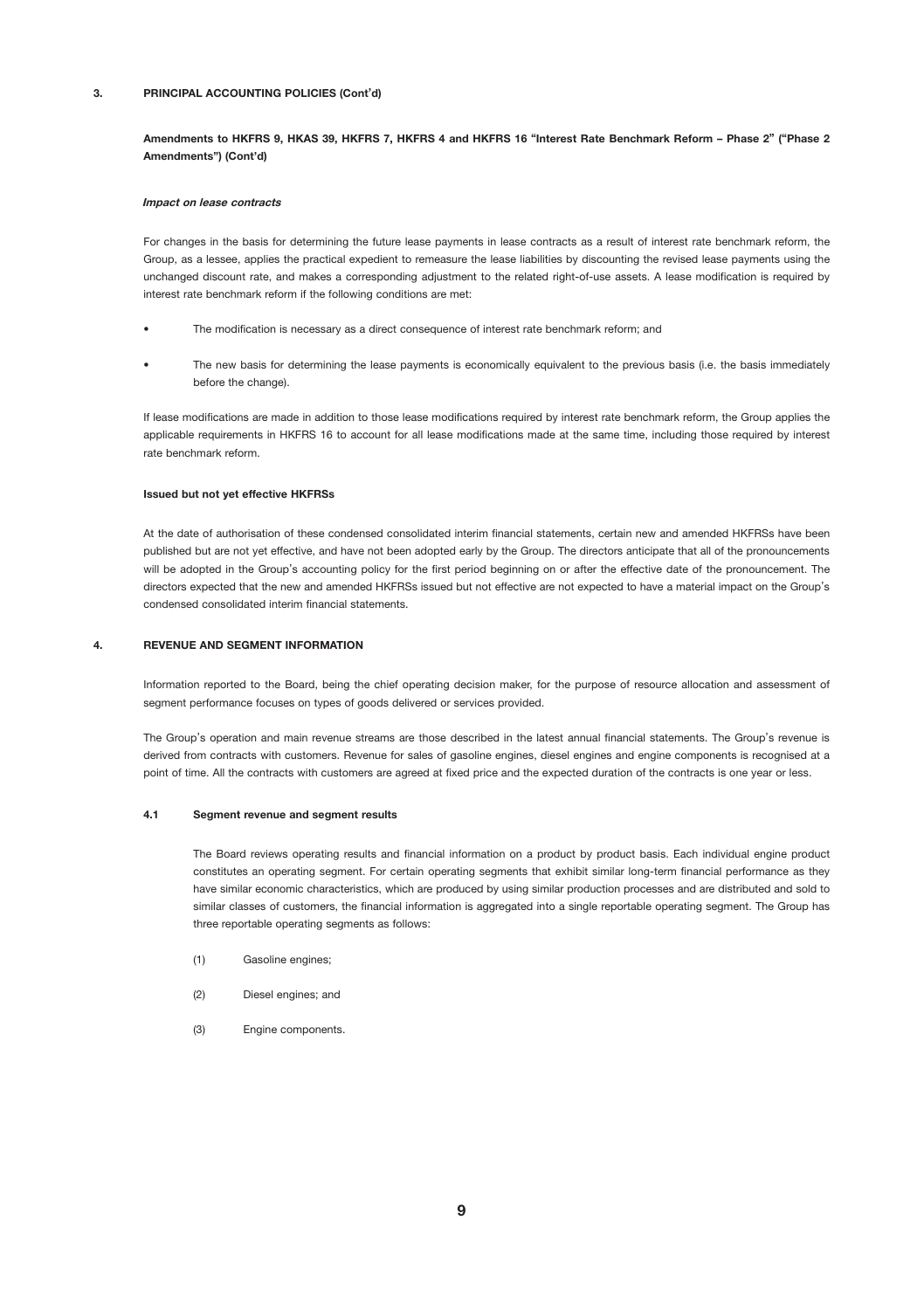### 4. REVENUE AND SEGMENT INFORMATION (Cont'd)

#### 4.1 Segment revenue and segment results (Cont'd)

The following is an analysis of the Group's revenue and results by reportable segment:

|                                   | Segment revenue<br>Six months ended |                | <b>Segment results</b><br>Six months ended |                |
|-----------------------------------|-------------------------------------|----------------|--------------------------------------------|----------------|
|                                   |                                     |                |                                            |                |
|                                   | 30.6.2021                           | 30.6.2020      | 30.6.2021                                  | 30.6.2020      |
|                                   | <b>RMB'000</b>                      | <b>RMB'000</b> | <b>RMB'000</b>                             | <b>RMB'000</b> |
|                                   | (Unaudited)                         | (Unaudited)    | (Unaudited)                                | (Unaudited)    |
| Gasoline engines                  | 322.999                             | 260.111        | 1.233                                      | (6, 881)       |
| Diesel engines                    | 23.255                              | 92,736         | 845                                        | 5,053          |
| Engine components                 | 593,065                             | 389,106        | 114,046                                    | 48,174         |
| Total segment and consolidated    | 939.319                             | 741.953        | 116.124                                    | 46,346         |
| Other income                      |                                     |                | 8.554                                      | 15,097         |
| Impairment losses                 |                                     |                | (4,789)                                    | (13, 582)      |
| Other gains and losses            |                                     |                | 16.066                                     | (10,069)       |
| Selling and distribution expenses |                                     |                | (10,099)                                   | (14, 392)      |
| Administrative expenses           |                                     |                | (57,089)                                   | (54,990)       |
| Other expenses                    |                                     |                | (6,605)                                    | (7, 517)       |
| Finance costs                     |                                     |                | (30, 872)                                  | (38, 967)      |
| Profit/(Loss) before tax          |                                     |                | 31,290                                     | (78, 074)      |

Revenue reported above represents revenue generated from sales of goods or service provision to external customers. There were no inter-segment sales during the six months ended 30 June 2021 and 2020.

Segment results represent the profit/(loss) contributed by each segment before the allocation of other income, impairment losses, other gains and losses, selling and distribution expenses, administrative expenses, other expenses and finance costs. This is the measure reported to the Board for the purpose of resource allocation and performance assessment.

#### 4.2 Segment assets and liabilities

The assets and liabilities of the Group are regularly reviewed by the Board as a whole and no discrete financial information on segment assets and segment liabilities is available, therefore the measure of total assets and total liabilities by reportable operating segment is not presented.

#### 4.3 Geographical information

The majority of the Group's operations and non-current assets are located in the PRC; and almost all of the Group's revenue from external customers is generated in the PRC, which is the country of domicile of Mianyang Xinchen and its subsidiary.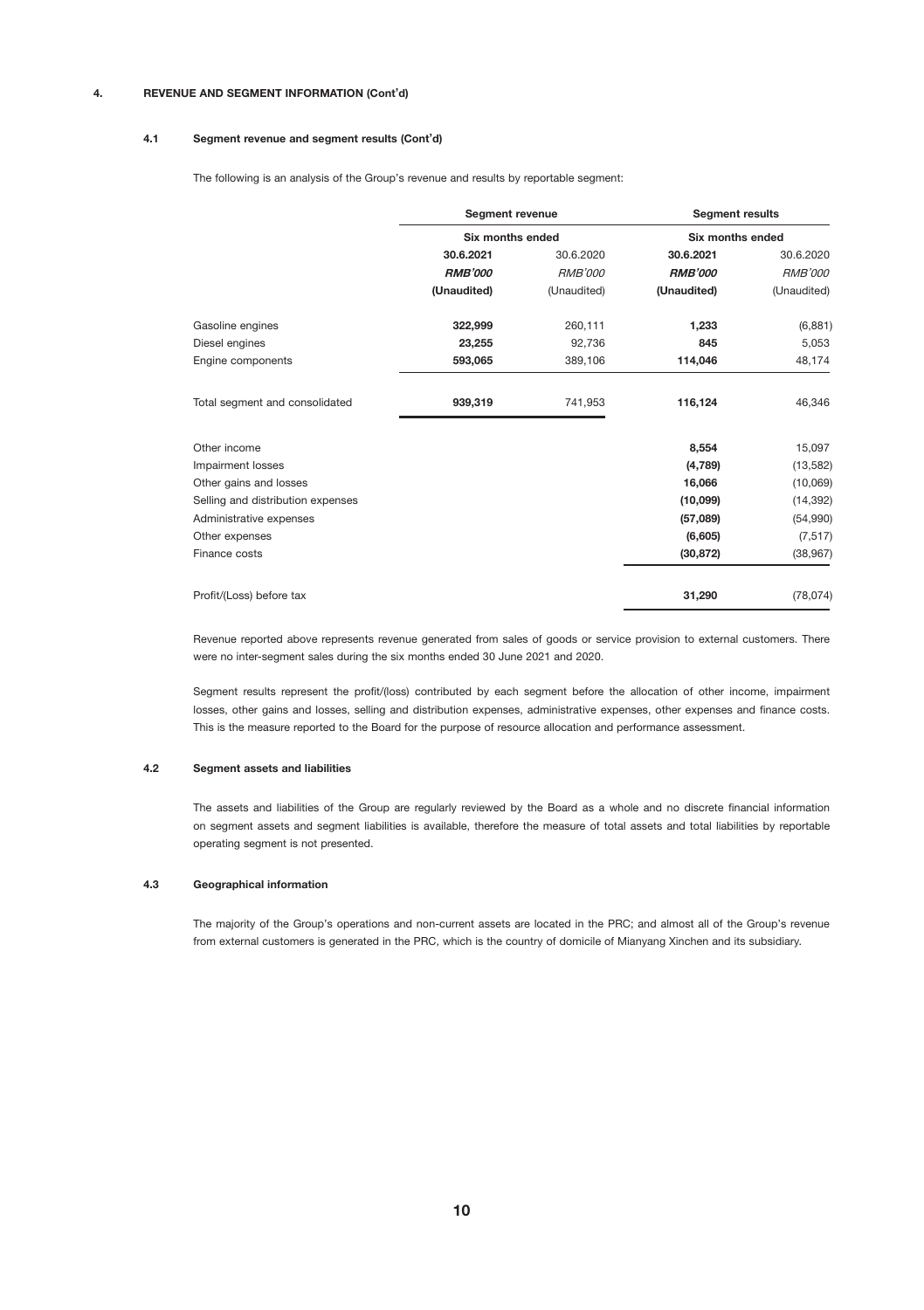# 5. OTHER INCOME

|                                                    | Six months ended |                |
|----------------------------------------------------|------------------|----------------|
|                                                    | 30.6.2021        | 30.6.2020      |
|                                                    | <b>RMB'000</b>   | <b>RMB'000</b> |
|                                                    | (unaudited)      | (unaudited)    |
| Government grants                                  | 5,453            | 10,543         |
| Bank interest income                               | 2,506            | 3,948          |
| Imputed interest income from loan to a shareholder | 446              | 472            |
| Rental income under operating leases               | 149              | 134            |
|                                                    | 8.554            | 15,097         |

J.

J.

# 6. IMPAIRMENT LOSSES

|                                                |                | Six months ended            |  |
|------------------------------------------------|----------------|-----------------------------|--|
|                                                | 30.6.2021      | 30.6.2020<br><b>RMB'000</b> |  |
|                                                | <b>RMB'000</b> |                             |  |
|                                                | (unaudited)    | (unaudited)                 |  |
| Impairment losses recognised on:               |                |                             |  |
| - Trade and other receivables (Note 15)        | 4,594          | 13,582                      |  |
| - Amounts due from related companies (Note 16) | 195            |                             |  |
|                                                | 4,789          | 13,582                      |  |

# 7. OTHER GAINS AND LOSSES

|                                                             | Six months ended |                             |
|-------------------------------------------------------------|------------------|-----------------------------|
|                                                             | 30.6.2021        | 30.6.2020<br><i>RMB'000</i> |
|                                                             | <b>RMB'000</b>   |                             |
|                                                             | (unaudited)      | (unaudited)                 |
| Foreign exchange gain/(losses), net                         | 2,512            | (8,649)                     |
| Gain on disposal of miscellaneous materials                 | 1,593            | 780                         |
| Net loss arising on receivables measured at FVTOCI          |                  | (2,869)                     |
| Gain on disposal of property, plant and equipment (Note 12) |                  | $\overline{c}$              |
| Reversal of provision for impairment losses on amounts due  |                  |                             |
| from related companies                                      |                  | 571                         |
| Written off of amounts due to related companies             | 11,699           |                             |
| <b>Others</b>                                               | 262              | 96                          |
|                                                             | 16,066           | (10,069)                    |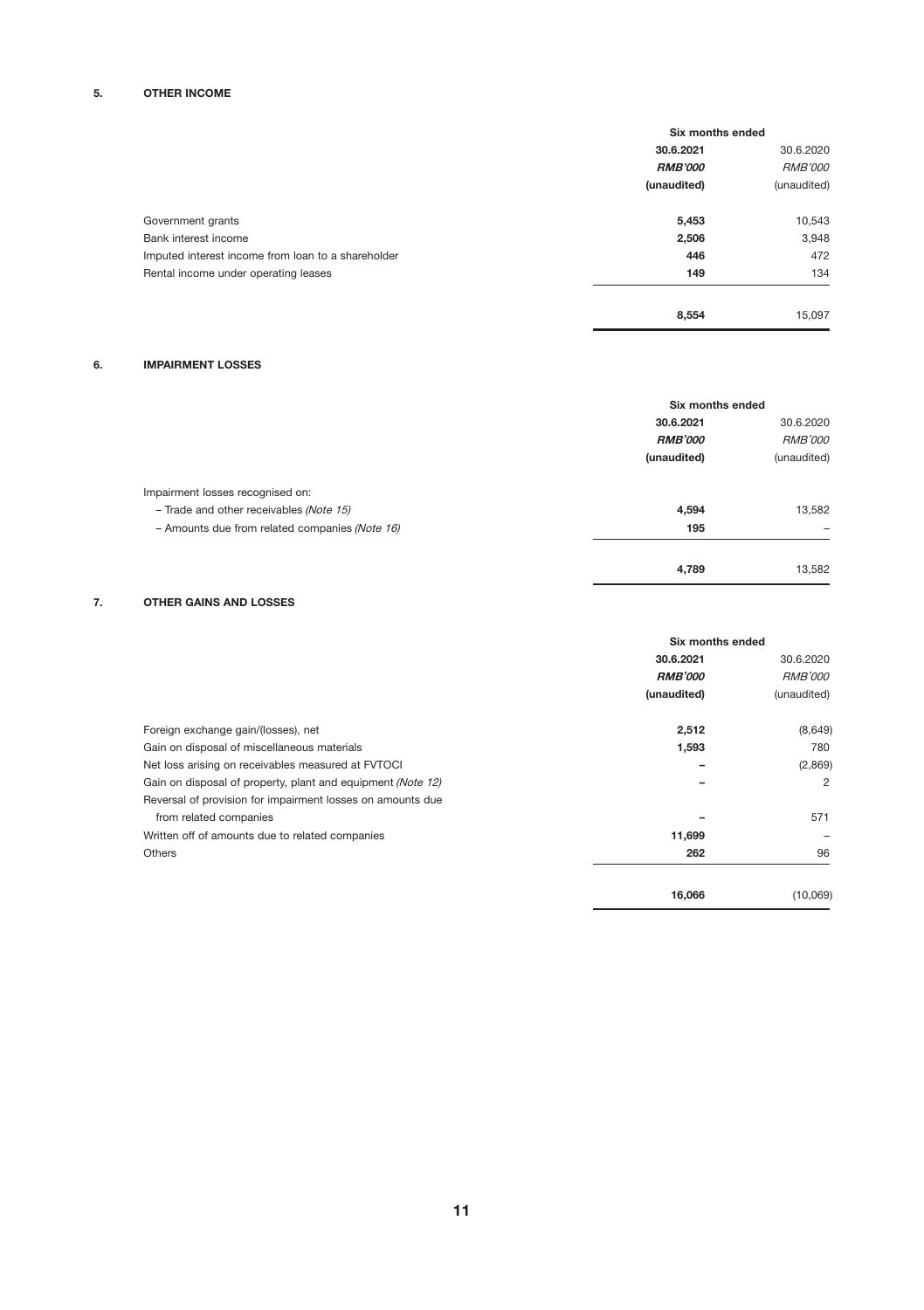# 8. PROFIT/(LOSS) BEFORE TAX

Profit/(Loss) before tax has been arrived at after charging:

|                                                               | Six months ended |                |  |
|---------------------------------------------------------------|------------------|----------------|--|
|                                                               | 30.6.2021        | 30.6.2020      |  |
|                                                               | <b>RMB'000</b>   | <b>RMB'000</b> |  |
|                                                               | (unaudited)      | (unaudited)    |  |
| Employee benefits expenses (including directors):             |                  |                |  |
| - Salaries and other benefits                                 | 57,229           | 54,075         |  |
| - Retirement benefit scheme contributions                     | 13,455           | 3.542          |  |
| Total staff costs                                             | 70.684           | 57.617         |  |
| Depreciation of right-of-use assets                           | 1,157            | 3,338          |  |
| Depreciation of property, plant and equipment                 | 125,893          | 128,009        |  |
| Depreciation of prepaid lease payments                        | 1,800            | 1,811          |  |
| Amortisation of intangible assets (included in cost of sales) | 7,980            | 6,291          |  |
| Total depreciation and amortisation                           | 136,830          | 139,449        |  |

#### 9. INCOME TAX CREDIT/(EXPENSE)

|                                   |                | Six months ended |  |
|-----------------------------------|----------------|------------------|--|
|                                   | 30.6.2021      | 30.6.2020        |  |
|                                   | <b>RMB'000</b> | <b>RMB'000</b>   |  |
|                                   | (unaudited)    | (unaudited)      |  |
| PRC Enterprise Income Tax ("EIT") |                |                  |  |
| - Current tax                     | (743)          | (1,259)          |  |
| - Deferred tax                    | 1,574          | 718              |  |
|                                   | 831            | (541)            |  |

According to the announcement of "The State Administration of Taxation on issues concerning EIT related with enhancing the Western Region Development Strategy"\*(國家稅務總局關於深入實施西部大開發戰略有關稅收政策問題的通知), Mianyang Xinchen was registered with the local tax authority to be eligible to the reduced EIT rate of 15% from 2011 to 2020.

According to the extension announcement of "The State Administration of Taxation on extension on EIT related with enhancing the Western Region Development Strategy"\*(國家稅務總局關於延續西部大開發企業所得稅政策的公告), Mianyang Xinchen will be further eligible to the reduced EIT rate of 15% from 2021 to 2030.

Other group entities established in the PRC are subject to 25% statutory enterprise income tax.

\* English name for reference only

### 10. DIVIDENDS

No dividend has been paid or declared by the Company during both periods ended 30 June 2021 and 2020, nor has any dividend been proposed since the end of the reporting period.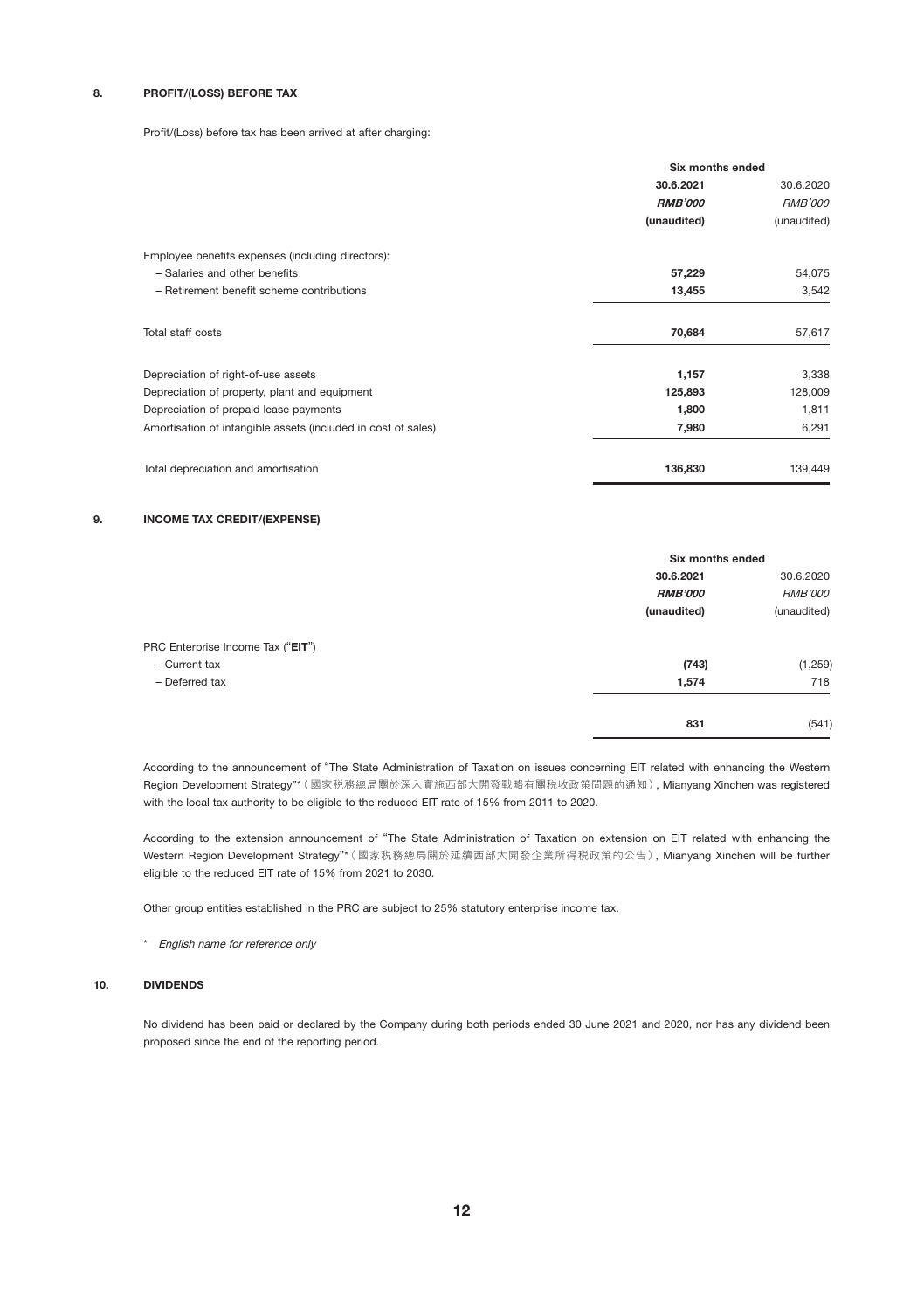#### 11. EARNINGS/(LOSS) PER SHARE

The calculation of basic earnings/(loss) per share attributable to the owners of the Company is based on the following data:

|                                                                    | Six months ended |               |
|--------------------------------------------------------------------|------------------|---------------|
|                                                                    | 30.6.2021        | 30.6.2020     |
|                                                                    | (unaudited)      | (unaudited)   |
| Earnings/(Loss)                                                    |                  |               |
| Profit/(Loss) for the period attributable to owners of the Company |                  |               |
| for the purpose of basic earnings/(loss) per share (RMB'000)       | 32.121           | (78, 615)     |
| Number of shares                                                   |                  |               |
| Weighted average number of ordinary shares                         |                  |               |
| for the purpose of basic earnings/(loss) per share                 | 1.282.211.794    | 1,282,211,794 |

No diluted earnings per share are presented as there was no dilutive potential ordinary share outstanding during the periods or as at the end of reporting periods.

#### 12. MOVEMENTS IN PROPERTY, PLANT AND EQUIPMENT AND INTANGIBLE ASSETS

During the current interim period, the Group acquired property, plant and equipment, other than construction in progress, amounting to approximately RMB4,000 (six months ended 30 June 2020: approximately RMB556,000) for the purpose of upgrading its manufacturing capacity of the Group. There was no disposal of plant and equipment during the current interim period (six months ended 30 June 2020: approximately RMB190,000) and there was no relevant realised gain (six months ended 30 June 2020: approximately RMB2,000).

In addition, during current interim period, the Group had approximately RMB7,759,000 (six months ended 30 June 2020: approximately RMB12,929,000) addition to construction in progress, primarily for scaling up the Group's production facilities and capacity. There was no interests capitalized during the current interim period (six months ended 30 June 2020: approximately RMB5,618,000).

During the current interim period, the Group capitalised development costs of technical know-how of new automotive engines amounting to approximately RMB11,717,000 (six months ended 30 June 2020: approximately RMB37,414,000) for the purposes of expanding its products range of gasoline and diesel engines. There was no interests capitalized during the current interim period (six months ended 30 June 2020: approximately RMB2,107,000).

As at 30 June 2021, the carrying amounts of the Group's right-of-use assets in respect of office premises and production facilities amounting to approximately RMB379,000 (31 December 2020: approximately RMB1,536,000).

#### 13. LOAN TO A SHAREHOLDER

As detailed in Note 28, the Company has two trust arrangements which entitle the beneficiaries to subscribe for shares of the Company (the "Shares") through Lead In for their services to the Group. Under the loan agreements dated 18 October 2011, each of the two shareholders of the Company, namely Brilliance Investment Holdings Limited ("Brilliance Investment") and Xinhua Investment Holdings Limited ("Xinhua Investment"), advanced loans in equal amounts of HK\$20,000,000 to the Company (collectively, the "Loans from Shareholders"). In return, (i) the Company lent an aggregate amount of HK\$40,000,000, equal to the Loans from Shareholders, to Lead In (the "Loan to a Shareholder") with an original repayment term of one year from the date of loan agreement entered by the Company and Lead In, and (ii) Lead In used the funding obtained from the Company to subscribe for 36,977,960 Shares under the Discretionary Trust (as defined and detailed in Note 28). The Company does not have the power to direct the relevant activities of Lead In and the ability to use its power over the entities to affect its exposure of returns as detailed in Note 28. Therefore, the Group considers the funding to Lead In is classified as loan to a shareholder. All the loan are non-trade related, unsecured and interest free.

The Company has repaid Loans from Shareholders in October 2013, whilst the Loan to a Shareholder was renewed annually and is further extended to October 2021.

At 30 June 2021, the management of the Company expected the balance would not be recovered within one year and the outstanding balance is classified as non-current assets. The balance is measured at imputed interest rate of 3% per annum, and an imputed interest income with an amount of approximately RMB446,000 (six months ended 30 June 2020: approximately RMB472,000) is recognised in profit or loss for the period.

Based on assessment by the management of the Group, no additional impairment have been recognised for Loan to a Shareholder as the amount of impairment measured under the expected credit losses ("ECL") model is considered as insignificant.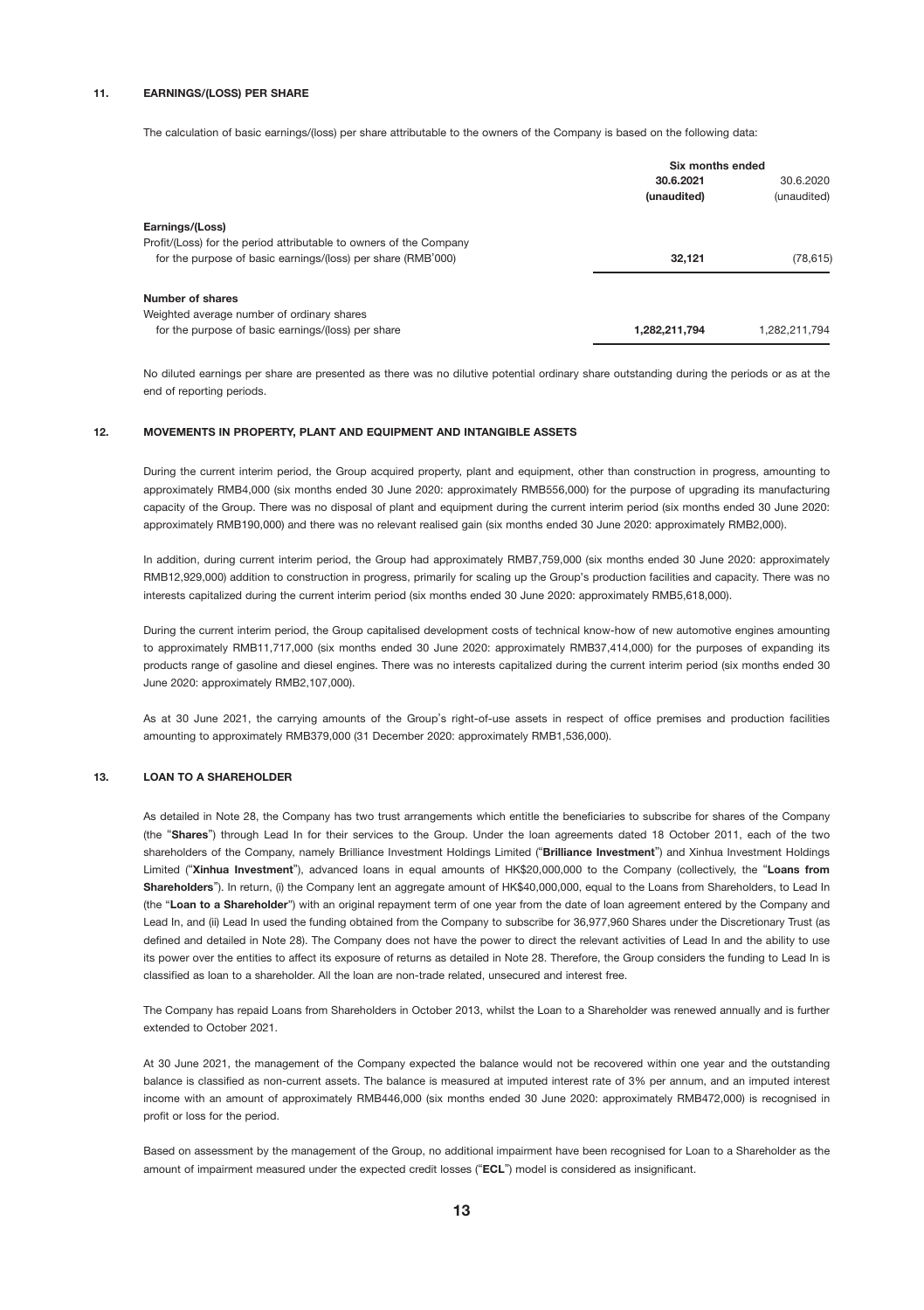### 14. INVENTORIES

There was no additional provision during the current interim period (six months ended 30 June 2020: approximately RMB266,000) of inventories were made, which is determined with reference to the net realisable value of the inventory items.

### 15. TRADE AND OTHER RECEIVABLES

### Trade and other receivables comprise the following:

|                                                                 | 30.6.2021<br><b>RMB'000</b><br>(unaudited) | 31.12.2020<br><b>RMB'000</b><br>(audited) |
|-----------------------------------------------------------------|--------------------------------------------|-------------------------------------------|
| Trade receivables                                               | 467,904                                    | 529,655                                   |
| Less: Allowance for credit losses                               | (277, 294)                                 | (272, 700)                                |
| Trade receivables, net                                          | 190,610                                    | 256,955                                   |
| Bills receivable                                                | 5,918                                      | 1,100                                     |
| Less: Allowance for credit losses                               | (100)                                      | (100)                                     |
| Total trade and bills receivables                               | 196,428                                    | 257,955                                   |
| Prepayments for purchase of raw materials and engine components | 17,172                                     | 19,911                                    |
| Other receivables                                               | 5,444                                      | 9,097                                     |
|                                                                 | 219.044                                    | 286.963                                   |

The Group generally allows a credit period of 30 to 90 days from the invoice date for trade receivables and a further 3 to 6 months for bills receivable to its external customers. The following is an aging analysis of trade receivables, net of ECL allowance, presented based on the invoice date as at the end of the reporting period:

|                                   | 30.06.2021     | 31.12.2020     |
|-----------------------------------|----------------|----------------|
|                                   | <b>RMB'000</b> | <b>RMB'000</b> |
|                                   | (unaudited)    | (audited)      |
| Within 1 month                    | 12,835         | 92,811         |
| Over 1 month but within 2 months  | 12,774         | 60,298         |
| Over 2 months but within 3 months | 20,643         | 6,434          |
| Over 3 months but within 6 months | 2,709          | 8,412          |
| Over 6 months but within 1 year   | 63,800         | 11,980         |
| Over 1 year                       | 77,849         | 77,020         |
|                                   | 190.610        | 256,955        |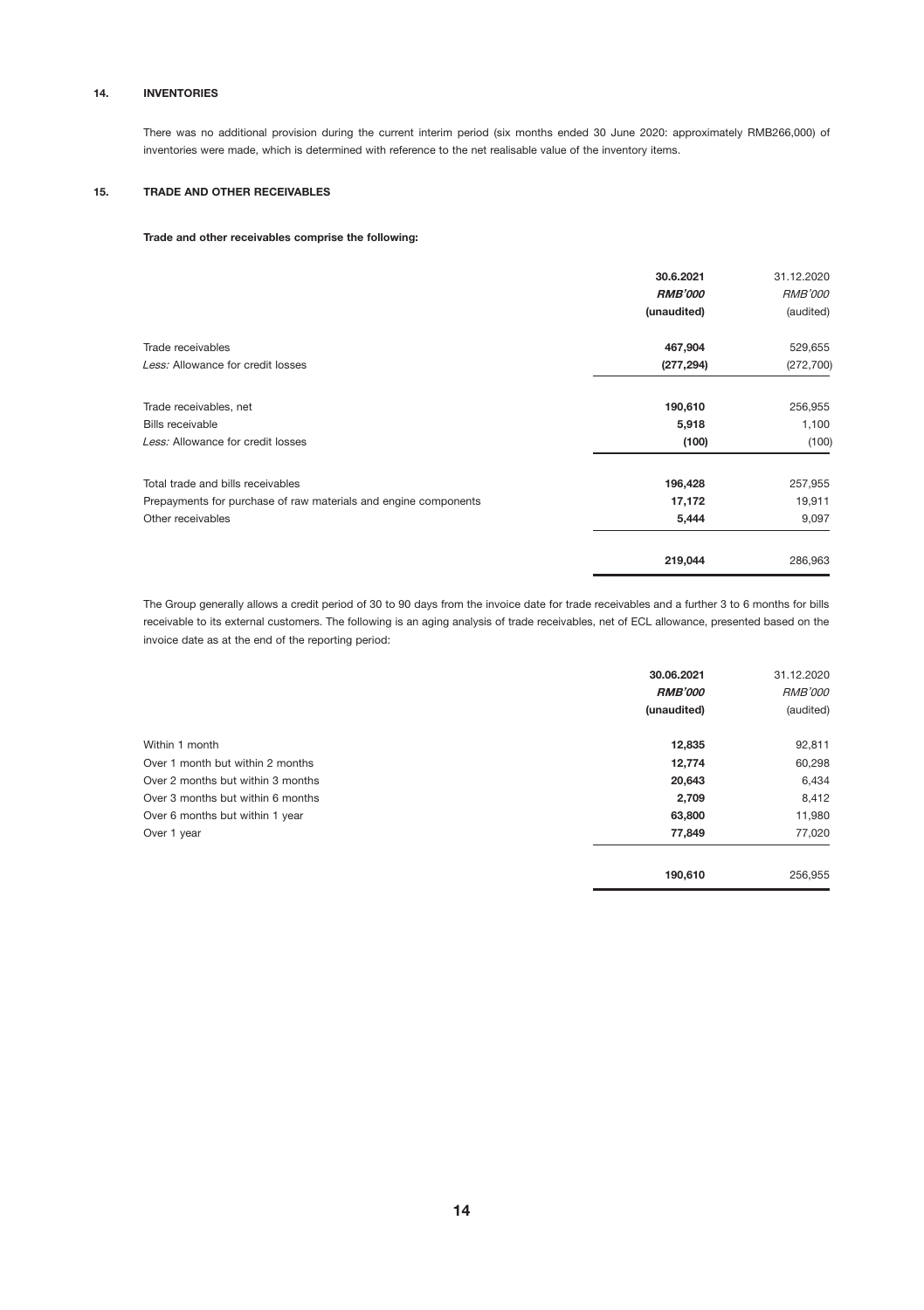### 15. TRADE AND OTHER RECEIVABLES (Cont'd)

#### Trade and other receivables comprise the following: (Cont'd)

The following is an aging analysis of bills receivable, net of ECL allowance, presented based on the issuance date of bills as at the end of the reporting period:

|                                                      | 30.6.2021<br><b>RMB'000</b><br>(unaudited) | 31.12.2020<br><b>RMB'000</b><br>(audited) |
|------------------------------------------------------|--------------------------------------------|-------------------------------------------|
| Within 3 months<br>Over 3 months but within 6 months | 1,000<br>4,818                             | 1,000<br>$\overline{\phantom{a}}$         |
|                                                      | 5,818                                      | 1,000                                     |

At 30 June 2021 and 31 December 2020, the Group assessed the impairment of its customers based on provision matrix. The table below provided information about the exposure to credit risk and ECL for trade receivables which were assessed based on provision matrix as at 30 June 2021 and 31 December 2020:

### 30 June 2021

|                                   | <b>Gross carrying</b> | Loss rate     |                |
|-----------------------------------|-----------------------|---------------|----------------|
|                                   | amount                | range         | <b>ECL</b>     |
|                                   | <b>RMB'000</b>        | %             | <b>RMB'000</b> |
|                                   | (unaudited)           |               | (unaudited)    |
| Not past due                      | 11,319                | $0.92 - 1.53$ | 162            |
| Past due:                         |                       |               |                |
| Within 1 month                    | 14,071                | $0.92 - 2.36$ | 217            |
| Over 1 month but within 3 months  | 22,682                | 1.53-3.68     | 631            |
| Over 3 months but within 6 months | 55,071                | 1.53-6.15     | 2,291          |
| Over 6 months but within 1 year   | 19,197                | 6.15-43.57    | 2,156          |
| Over 1 year                       | 345.564               | 43.57-100.00  | 271,837        |
|                                   | 467,904               |               | 277,294        |

#### 31 December 2020

|                                   | Gross carrying | Loss rate     |                |
|-----------------------------------|----------------|---------------|----------------|
|                                   | amount         | range         | <b>ECL</b>     |
|                                   | <b>RMB'000</b> | %             | <b>RMB'000</b> |
|                                   | (audited)      |               | (audited)      |
| Not past due                      | 93,937         | $0.92 - 1.53$ | 1,151          |
| Past due:                         |                |               |                |
| Within 1 month                    | 43,003         | $0.92 - 2.36$ | 921            |
| Over 1 month but within 3 months  | 32,821         | 1.53-3.68     | 1,010          |
| Over 3 months but within 6 months | 6,396          | 1.33-43.57    | 352            |
| Over 6 months but within 1 year   | 17.981         | 6.15-100.00   | 5,784          |
| Over 1 year                       | 335.517        | 43.57-100.00  | 263,482        |
|                                   | 529.655        |               | 272,700        |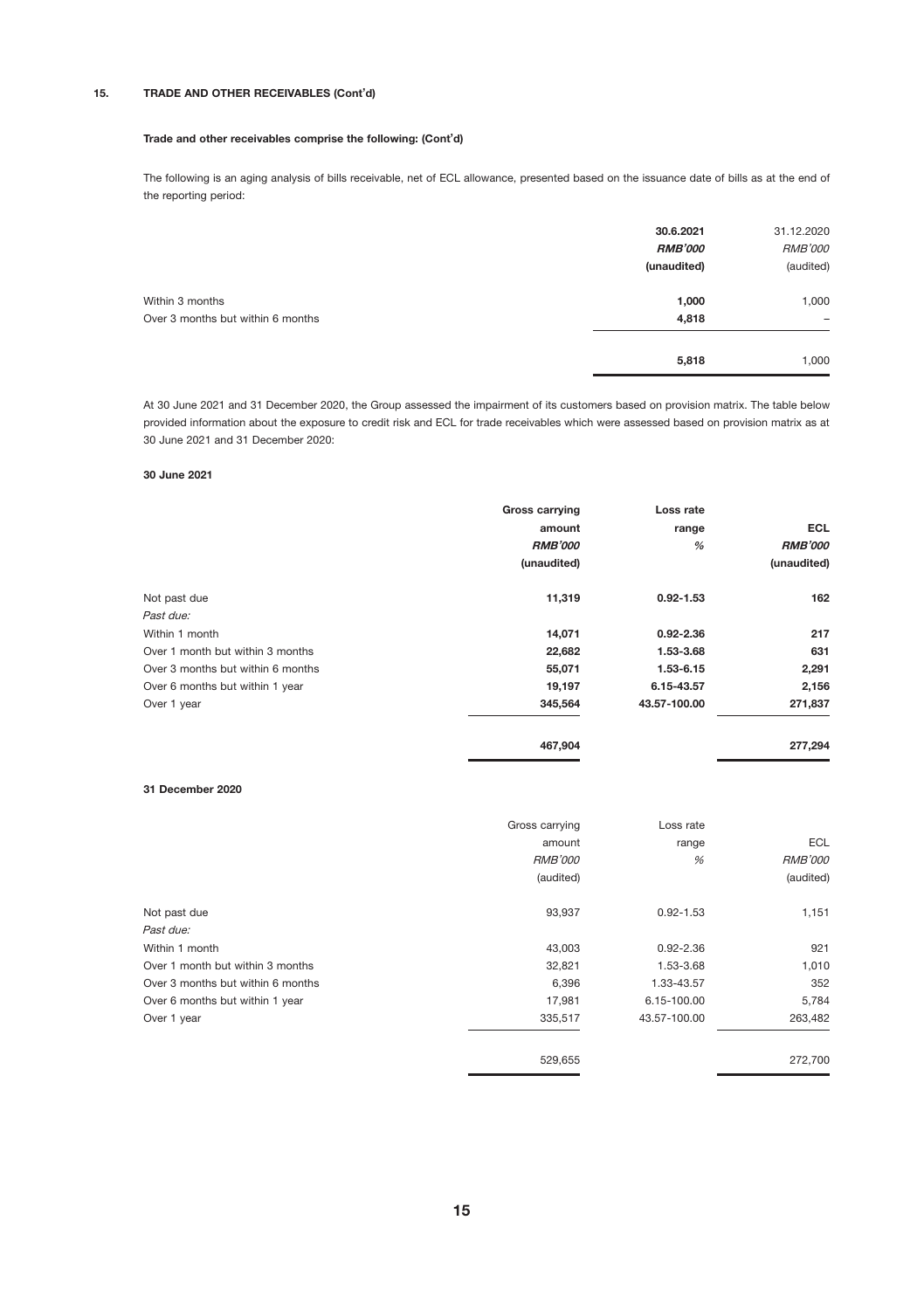# 15. TRADE AND OTHER RECEIVABLES (Cont'd)

#### Trade and other receivables comprise the following: (Cont'd)

Movement in the ECL of trade receivables:

|                                                                      | 30.6.2021<br><b>RMB'000</b><br>(unaudited) | 31.12.2020<br><b>RMB'000</b><br>(audited) |
|----------------------------------------------------------------------|--------------------------------------------|-------------------------------------------|
| At beginning of period/year                                          | 272,700                                    | 8,677                                     |
| Transferred from ECL of amounts due from related companies (Note 16) |                                            | 13,446                                    |
| ECL recognised                                                       | 4.594                                      | 250,577                                   |
| At end of the reporting period/year                                  | 277.294                                    | 272,700                                   |

# Movement in the ECL of bills receivables:

|                                     | 30.6.2021<br><b>RMB'000</b> | 31.12.2020<br><b>RMB'000</b> |
|-------------------------------------|-----------------------------|------------------------------|
|                                     | (unaudited)                 | (audited)                    |
| At beginning of period/year         | 100                         | 136                          |
| ECL recognised                      | -                           | $\overline{\phantom{0}}$     |
| Reversal of provision for ECL       | $\overline{\phantom{0}}$    | (36)                         |
| At end of the reporting period/year | 100                         | 100                          |

### Movement in the ECL of other receivables:

|                                     | 30.6.2021<br><b>RMB'000</b><br>(unaudited) | 31.12.2020<br><b>RMB'000</b><br>(audited) |
|-------------------------------------|--------------------------------------------|-------------------------------------------|
| At beginning of period/year         |                                            | 279                                       |
| ECL recognised                      | -                                          | $\overline{\phantom{0}}$                  |
| Reversal of provision for ECL       | $\overline{\phantom{a}}$                   | (279)                                     |
| At end of the reporting period/year | -                                          |                                           |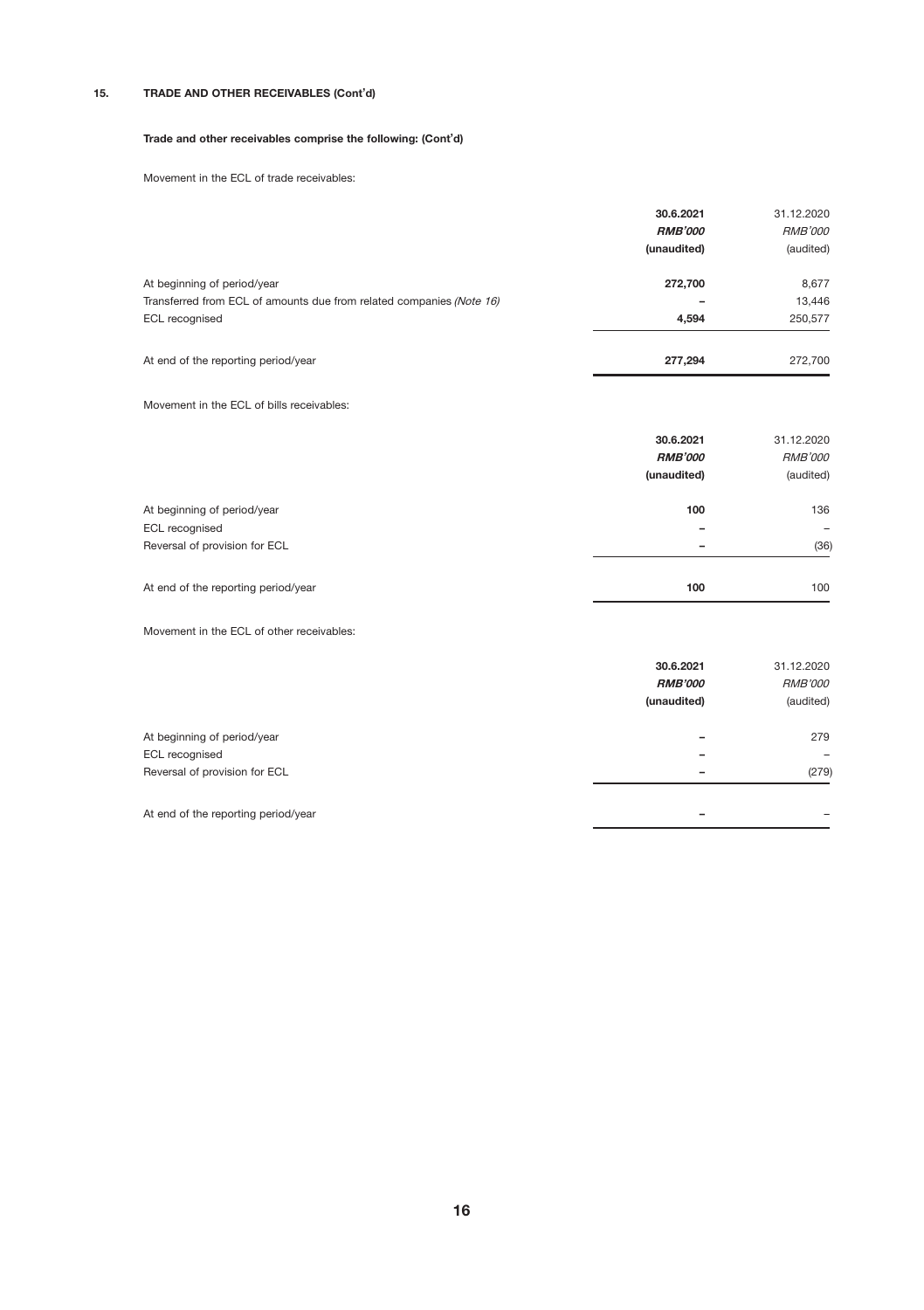### 16. AMOUNTS DUE FROM RELATED COMPANIES

Analysed as:

|                   | 30.6.2021<br><b>RMB'000</b><br>(unaudited) | 31.12.2020<br><b>RMB'000</b><br>(audited) |
|-------------------|--------------------------------------------|-------------------------------------------|
| Trade related     | 335,724                                    | 333,394                                   |
| Non-trade related | 128                                        | 128                                       |
|                   | 335,852                                    | 333,522                                   |

The trade related amounts due from related companies are with details as follows:

|                                                       | 30.6.2021      | 31.12.2020     |
|-------------------------------------------------------|----------------|----------------|
|                                                       | <b>RMB'000</b> | <b>RMB'000</b> |
|                                                       | (unaudited)    | (audited)      |
| <b>Brilliance China Group</b>                         |                |                |
| Shenyang XingYuanDong Automobile Component Co., Ltd.* |                |                |
| 瀋陽興遠東汽車零部件有限公司                                        | 84.811         | 101,811        |
| Renault Brilliance JinBei Automobile Co., Ltd.*       |                |                |
| 華晨雷諾金杯汽車有限公司 ("Renault Brilliance")                   | 64.802         | 7,344          |
| Shenyang ChenFa Automobile Component Co., Ltd.*       |                |                |
| 瀋陽晨發汽車零部件有限公司 ("Shenyang ChenFa")                     | 98,834         | 98,916         |
| <b>BMW Brilliance Automotive</b>                      | 86,969         | 125,050        |
|                                                       | 335,416        | 333,121        |
| <b>Wuliangye Group</b>                                |                |                |
| Mianyang Xinhua Trading Co., Ltd.*                    |                |                |
| 綿陽新華商貿有限公司 ("Xinhua Trading")                         | 308            | 273            |
|                                                       | 335,724        | 333,394        |

Notes:

#### \* English name for reference only

The Group applied simplified approach to provide the ECL prescribed by HKFRS 9. To measure the ECL of amounts due from related companies, the balances have been assessed based on individual assessment. At 30 June 2021 and 31 December 2020, the Group assessed the credit rating for its customers and applying the expected loss rate ranging from 0.1% to 100% (31 December 2020: 0.1% to 100%) over the gross carrying amounts. As at 30 June 2021, ECL allowance amounting to approximately RMB466,812,000 (31 December 2020: approximately RMB466,617,000) was recognised based on individual assessment by reference to the Group's historical credit loss experiences, adjusted for factors that are specific to the debtors, general economic conditions and an assessment of both the current conditions at the reporting date as well as the forecast of future conditions.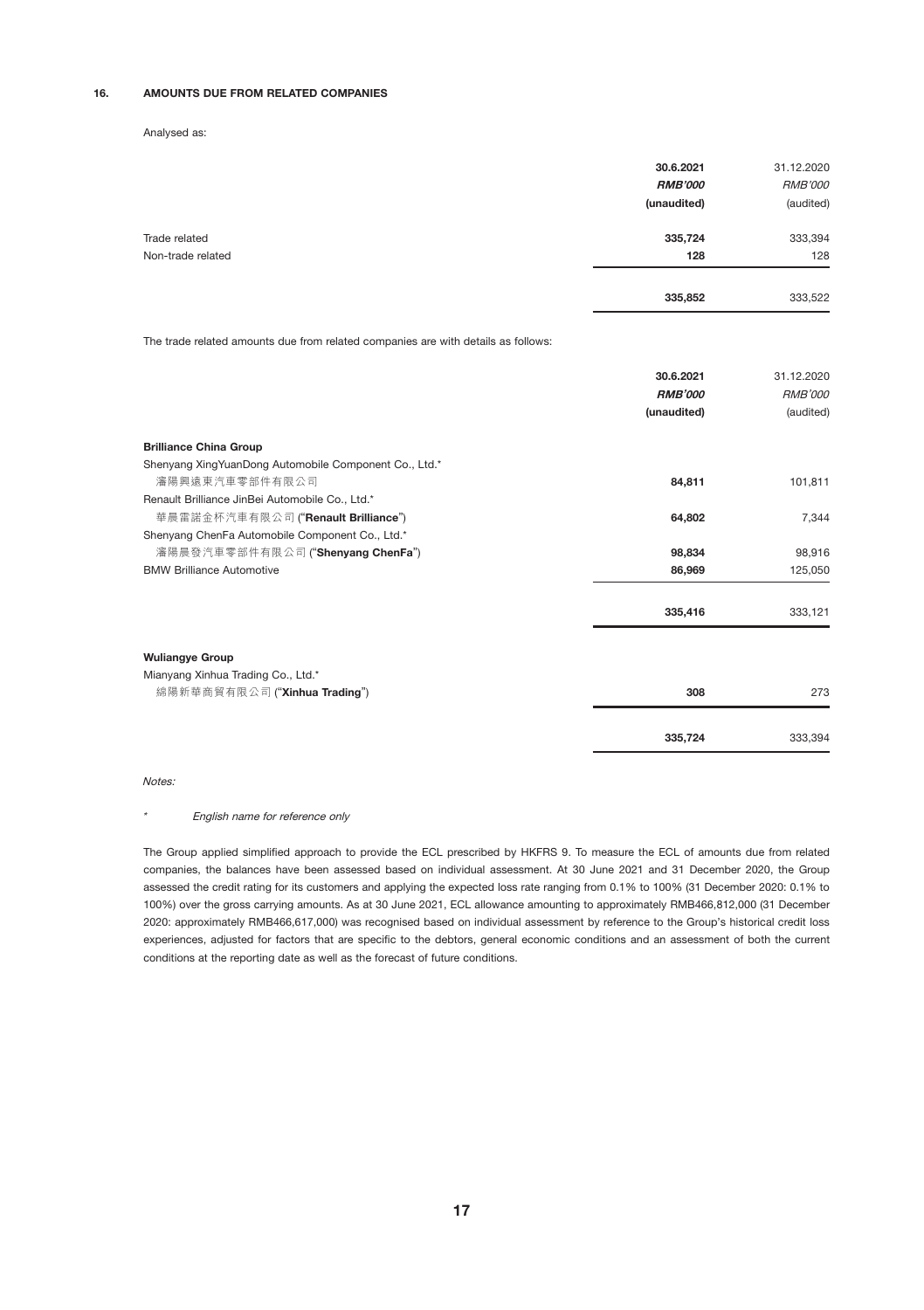### 16. AMOUNTS DUE FROM RELATED COMPANIES (Cont'd)

Movement in the ECL:

|                                                   | 30.6.2021      | 31.12.2020     |
|---------------------------------------------------|----------------|----------------|
|                                                   | <b>RMB'000</b> | <b>RMB'000</b> |
|                                                   | (unaudited)    | (audited)      |
| At beginning of period/year                       | 466,617        | 15,481         |
| Transferred to ECL of trade receivables (Note 15) |                | (13, 446)      |
| ECL recognised                                    | 195            | 464,582        |
| At end of the reporting period/year               | 466,812        | 466,617        |
|                                                   | 30.6.2021      | 31.12.2020     |
|                                                   | <b>RMB'000</b> | RMB'000        |
|                                                   | (unaudited)    | (audited)      |
| Trade related balances analysed as:               |                |                |
| Trade receivables                                 | 335,416        | 333,121        |
| Prepayment                                        | 308            | 273            |
|                                                   | 335,724        | 333,394        |

Trade related amounts due from related companies are unsecured, interest free and with a credit period ranging from 45 days to 90 days from the invoice date and a further 3 to 6 months for bills receivable. The following is an aging analysis of trade receivables, net of ECL allowance, presented based on the invoice date as at the end of the reporting period:

|                                            | 30.6.2021<br><b>RMB'000</b> | 31.12.2020<br><b>RMB'000</b> |
|--------------------------------------------|-----------------------------|------------------------------|
|                                            | (unaudited)                 | (audited)                    |
| Within 3 months                            | 218,582                     | 229,089                      |
| Over 3 months but within 6 months          | 18,000                      | 204                          |
| Over 6 months but within 1 year            |                             | 11,225                       |
| Over 1 year                                | 98,834                      | 92,603                       |
|                                            | 335,416                     | 333,121                      |
|                                            | 30.6.2021                   | 31.12.2020                   |
|                                            | <b>RMB'000</b>              | <b>RMB'000</b>               |
|                                            | (unaudited)                 | (audited)                    |
| Non-trade related:                         |                             |                              |
| Brilliance China Group and Wuliangye Group | 128                         | 128                          |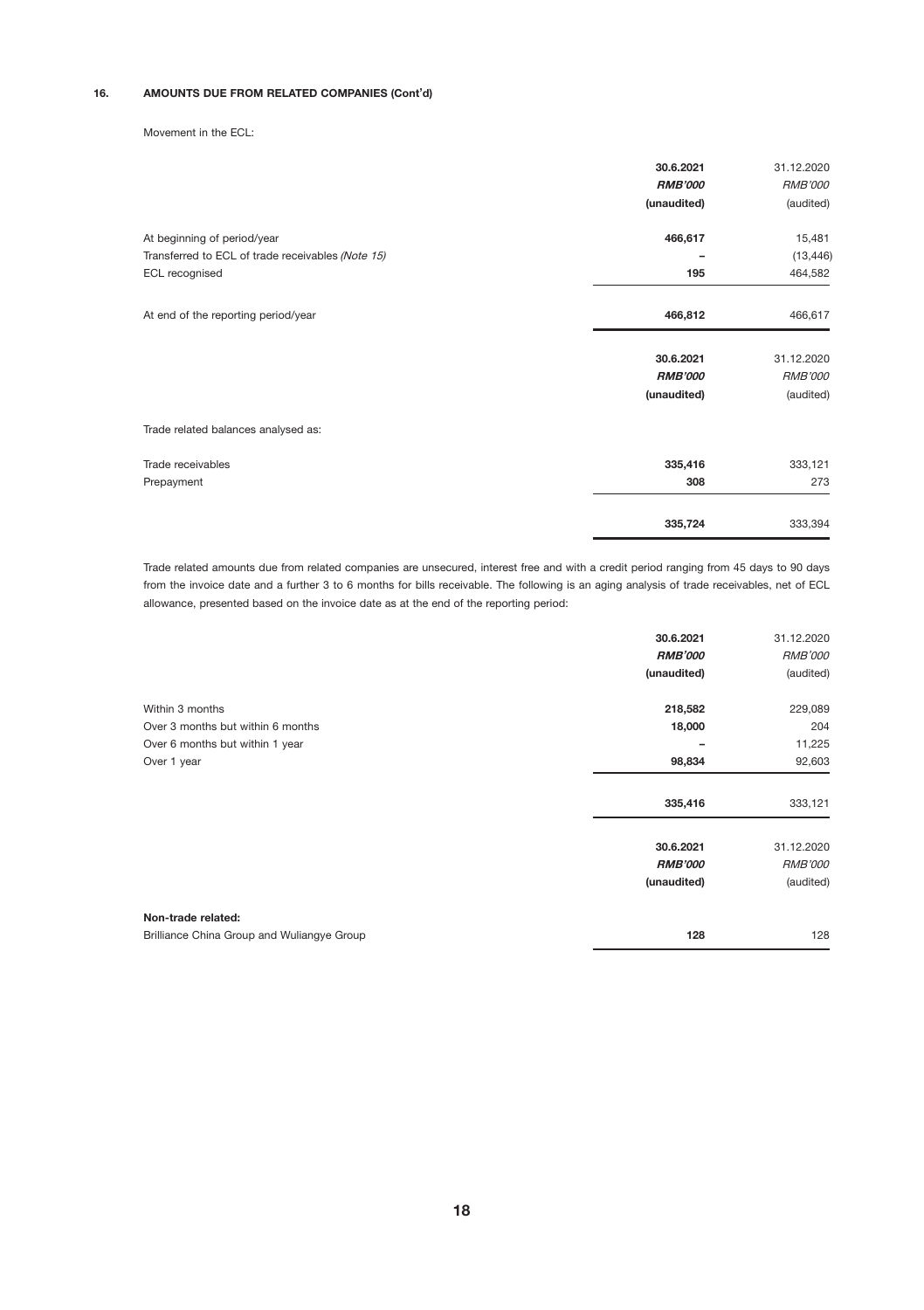### 17. PLEDGED/RESTRICTED BANK DEPOSITS/BANK BALANCES AND CASH

Balances denominated in foreign currencies:

|                              | 30.6.2021      | 31.12.2020     |
|------------------------------|----------------|----------------|
|                              | <b>RMB'000</b> | <b>RMB'000</b> |
|                              | (unaudited)    | (audited)      |
| Hong Kong Dollars            | 12,335         | 21,076         |
| <b>United States Dollars</b> | 759            | 768            |

Other than bank balances shown above, all other remaining bank balances are denominated in RMB.

#### 18. TRADE AND OTHER PAYABLES

Trade and other payables comprise the following:

|                                   | 30.6.2021      | 31.12.2020 |
|-----------------------------------|----------------|------------|
|                                   | <b>RMB'000</b> | RMB'000    |
|                                   | (unaudited)    | (audited)  |
| Trade payables                    | 496,914        | 470,170    |
| Bills payable                     | 381,213        | 434,044    |
| Total trade and bills payables    | 878,127        | 904,214    |
| Accrued purchase of raw materials | 113,338        | 185,351    |
| Construction payables             | 4,688          | 3,929      |
| Payroll and welfare payables      | 20,603         | 32,160     |
| Advances from customers (Note i)  | 16,310         | 13,125     |
| Provision for warranty (Note ii)  | 8,324          | 7,512      |
| Retention money                   | 13,427         | 14,522     |
| Other tax payables                | 8,770          | 8,455      |
| Accrued operating expenses        | 7,727          | 7,092      |
| Other payables                    | 7,158          | 6,449      |
|                                   | 1,078,472      | 1,182,809  |

#### Notes:

- i. As at 30 June 2021 and 31 December 2020, the balance represented the contract liabilities, i.e. the Group's obligation to transfer goods or services to customers for which the Group had received consideration from the customers. During the period ended 30 June 2021, the contract liabilities balance at the beginning of the period were fully recognised as revenue from sales of goods.
- ii. The balance of provision for warranty represents management's best estimate of the Group's liability under the one year warranty granted on the sale of automotive engines and automotive engine components, based on prior experience and industry average for defective products at the end of the reporting period.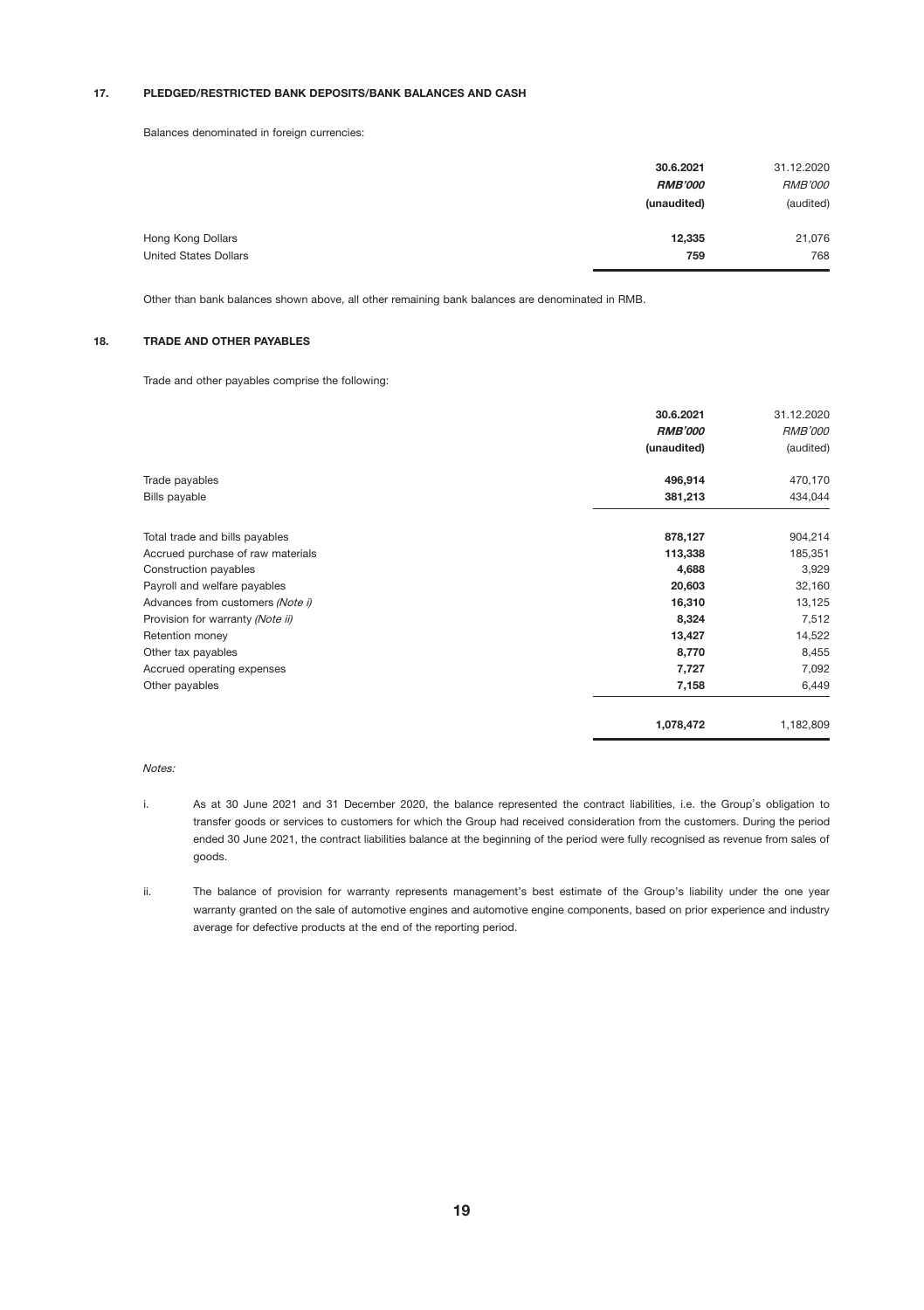# 18. TRADE AND OTHER PAYABLES (Cont'd)

The credit period of trade payables and bills payable is normally within 3 months and 3 to 12 months, respectively. The following is an aging analysis of trade payables presented based on the invoice date as at the end of the reporting period:

|                                   | 30.6.2021<br><b>RMB'000</b><br>(unaudited) | 31.12.2020<br><b>RMB'000</b><br>(audited) |
|-----------------------------------|--------------------------------------------|-------------------------------------------|
| Within 3 months                   | 258,476                                    | 280,251                                   |
| Over 3 months but within 6 months | 84,354                                     | 74,627                                    |
| Over 6 months but within 1 year   | 90,842                                     | 40,375                                    |
| Over 1 year but within 2 years    | 63,242                                     | 74,917                                    |
|                                   | 496.914                                    | 470.170                                   |

The following is an aging analysis of bills payable, presented based on the issuance date of bills as at the end of the reporting period:

|                                   | 30.6.2021<br><b>RMB'000</b><br>(unaudited) | 31.12.2020<br><b>RMB'000</b><br>(audited) |
|-----------------------------------|--------------------------------------------|-------------------------------------------|
| Within 3 months                   | 99,165                                     | 221,706                                   |
| Over 3 months but within 6 months | 180,066                                    | 98,538                                    |
| Over 6 months but within 1 year   | 101.982                                    | 113,800                                   |
|                                   | 381,213                                    | 434.044                                   |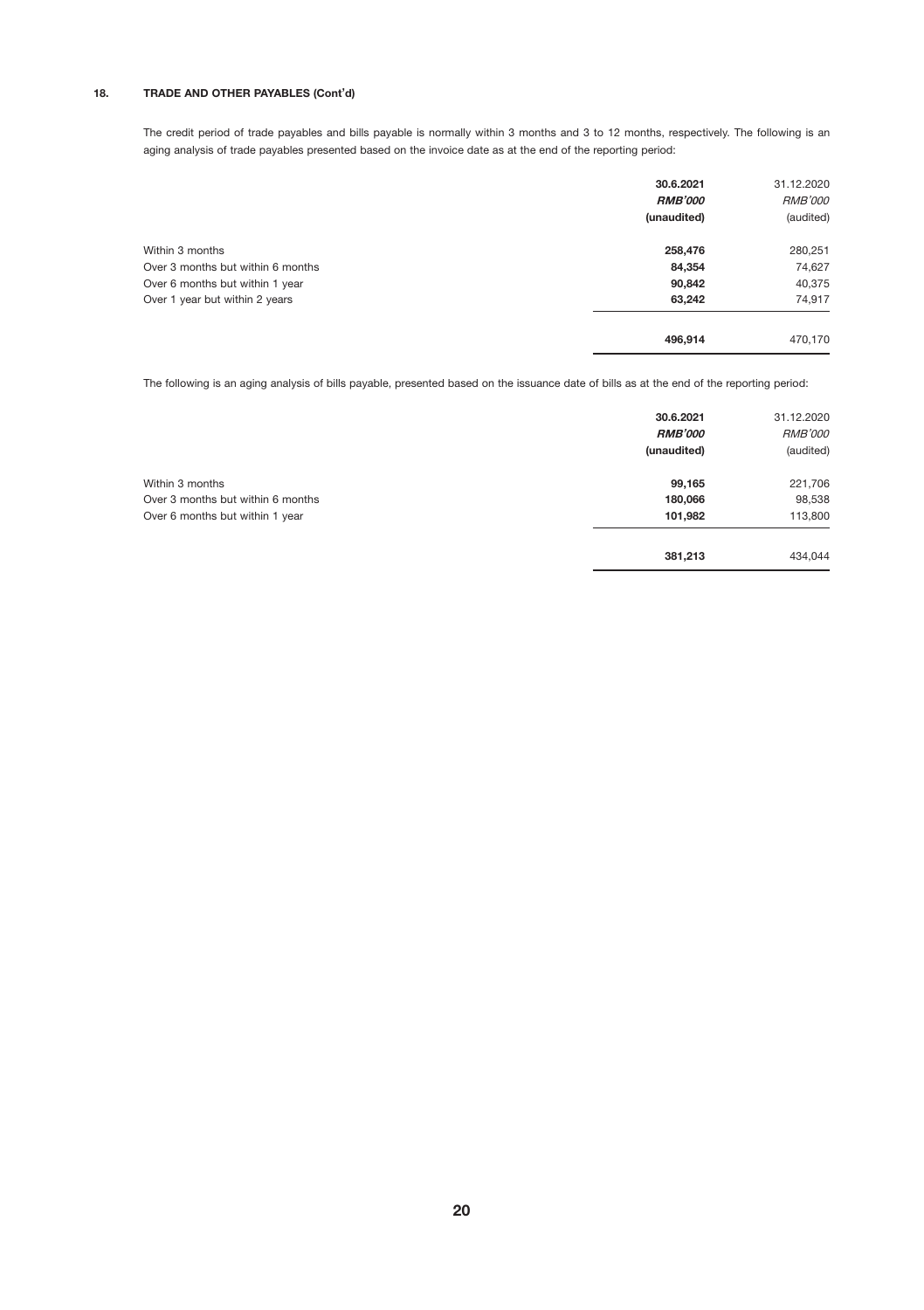# 19. AMOUNTS DUE TO RELATED COMPANIES

|                                                                                                                       | 30.6.2021<br><b>RMB'000</b><br>(unaudited) | 31.12.2020<br><b>RMB'000</b><br>(audited) |
|-----------------------------------------------------------------------------------------------------------------------|--------------------------------------------|-------------------------------------------|
| Trade related:                                                                                                        |                                            |                                           |
| Huachen Group <sup>®</sup>                                                                                            |                                            |                                           |
| Huachen Automotive Group Holdings Company Limited*<br>華晨汽車集團控股有限公司 ("Huachen Automotive")                             | 808                                        | 743                                       |
| Shenyang Brilliance Power Train Machinery Co., Ltd*                                                                   |                                            |                                           |
| 瀋陽華晨動力機械有限公司 ("Shenyang Brilliance")                                                                                  | 124                                        | 4.704                                     |
|                                                                                                                       | 932                                        | 5,447                                     |
| <b>Brilliance China Group</b>                                                                                         |                                            |                                           |
| Mianyang Brilliance Ruian Automotive Components Co., Ltd.*                                                            |                                            |                                           |
| 綿陽華晨瑞安汽車零部件有限公司<br>Shenyang ChenFa                                                                                    | 9,373<br>3,583                             | 22,809<br>3,583                           |
| <b>BMW Brilliance Automotive</b>                                                                                      | 523,451                                    | 24,958                                    |
| Shenyang Jinbei Vehicle Dies Manufacturing Co., Ltd.*                                                                 |                                            |                                           |
| 瀋陽金杯汽車模具製造有限公司<br>Renault Brilliance                                                                                  | 15<br>$\overline{\phantom{0}}$             | 15<br>4.889                               |
|                                                                                                                       |                                            |                                           |
|                                                                                                                       | 536,422                                    | 56.254                                    |
| <b>Wuliangye Group</b>                                                                                                |                                            |                                           |
| Xinhua Trading                                                                                                        | 96                                         | 139                                       |
| Mianyang Xinhua Internal Combustion Engine Joint-Stock Company Limited*<br>綿陽新華內燃機股份有限公司 ("Xinhua Combustion Engine") | 35,285                                     | 141,398                                   |
| Sichuan Yi Bin Pushi Automotive Components Co., Ltd.*<br>四川省宜賓普什汽車零部件有限公司                                             | 1,122                                      | 2,290                                     |
| Mianyang Xin Xinmao Trading Co., Ltd.*<br>綿陽新鑫茂商貿有限公司                                                                 | 1,448                                      | 696                                       |
|                                                                                                                       | 37,951                                     | 144,523                                   |
|                                                                                                                       |                                            |                                           |
|                                                                                                                       | 575,305                                    | 206,224                                   |
| Non-trade related:                                                                                                    |                                            |                                           |
| <b>Huachen Group</b>                                                                                                  |                                            |                                           |
| Huachen Automotive                                                                                                    | 341                                        | 341                                       |
| Shenyang Brilliance                                                                                                   | 1,848                                      | 7,119                                     |
|                                                                                                                       | 2,189                                      | 7,460                                     |
| <b>Brilliance China Group</b>                                                                                         |                                            |                                           |
| <b>Brilliance China</b>                                                                                               | 1,527                                      | 1,428                                     |
|                                                                                                                       | 3,716                                      | 8,888                                     |
|                                                                                                                       | 579,021                                    | 215,112                                   |
|                                                                                                                       |                                            |                                           |

\* English names for reference only

# Huachen Automotive and its subsidiaries collectively referred to as "Huachen Group"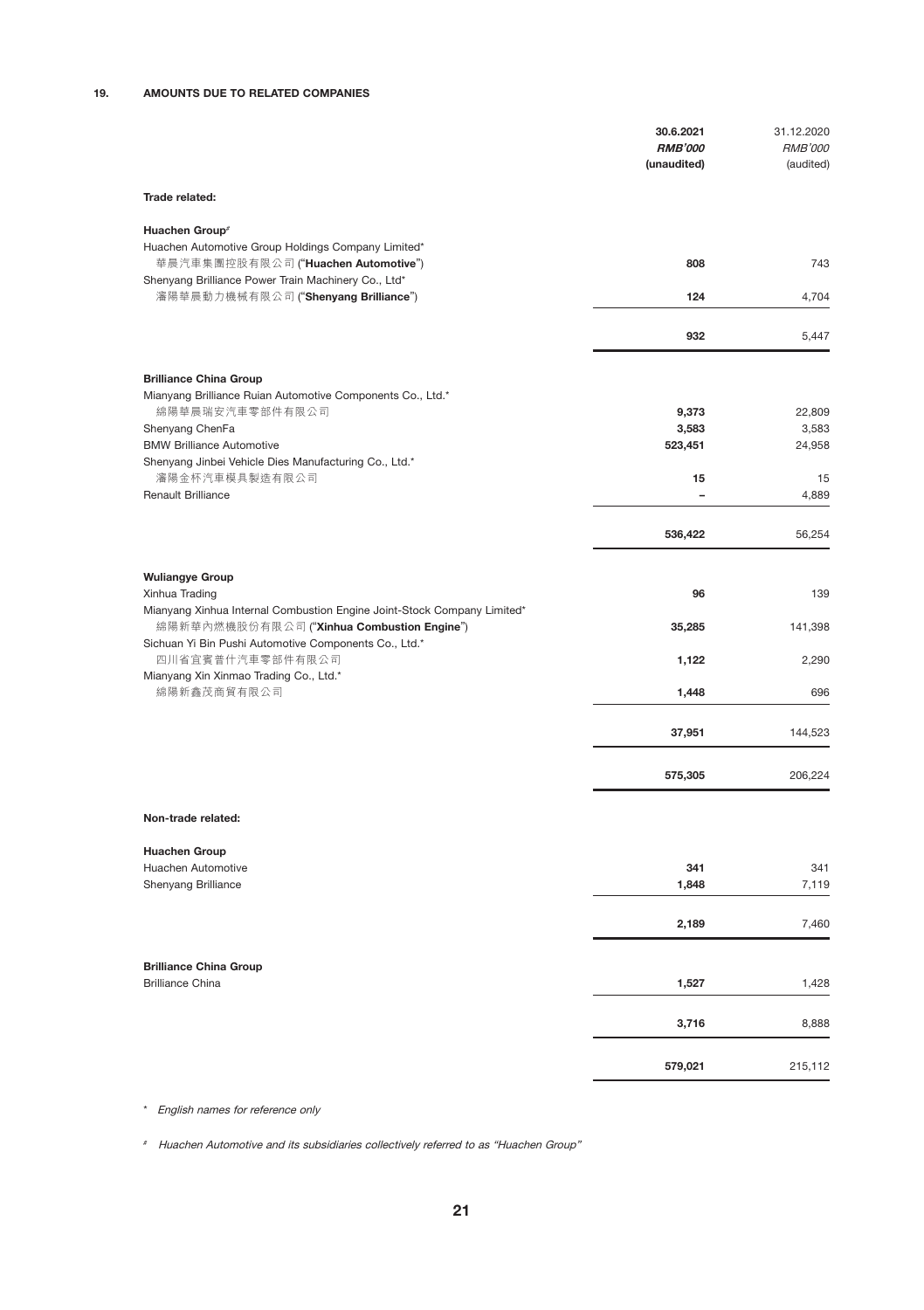### 19. AMOUNTS DUE TO RELATED COMPANIES (Cont'd)

|                                     | 30.6.2021<br><b>RMB'000</b><br>(unaudited) | 31.12.2020<br><b>RMB'000</b><br>(audited) |
|-------------------------------------|--------------------------------------------|-------------------------------------------|
| Trade related balances analysed as: |                                            |                                           |
| Trade payables                      | 558,891                                    | 94,116                                    |
| Bills payable                       | 16,414                                     | 112,108                                   |
|                                     | 575,305                                    | 206,224                                   |

The average credit period for supply of goods/raw material and provision of services is 3 to 6 months. The aging of trade related amounts due to related companies presented based on the invoice date as at the end of the reporting period is as follows:

|                                   | 30.6.2021<br><b>RMB'000</b> | 31.12.2020<br><b>RMB'000</b> |
|-----------------------------------|-----------------------------|------------------------------|
|                                   | (unaudited)                 | (audited)                    |
| Within 3 months                   | 544,373                     | 71,880                       |
| Over 3 months but within 6 months | 1,122                       | 261                          |
| Over 6 months but within 1 year   | 1,184                       | 5,110                        |
| Over 1 year                       | 12,212                      | 16,865                       |
|                                   | 558,891                     | 94,116                       |

The bills payable are guaranteed by banks in the PRC and have maturities of 3 to 12 months. The following is an aging analysis of bills payable (trade related) presented based on the issuance date of bills at the end of the reporting period:

|                                   | 30.6.2021<br><b>RMB'000</b><br>(unaudited) | 31.12.2020<br><b>RMB'000</b><br>(audited) |
|-----------------------------------|--------------------------------------------|-------------------------------------------|
| Within 3 months                   | 628                                        | 10,920                                    |
| Over 3 months but within 6 months | 10,718                                     | 12,169                                    |
| Over 6 months but within 1 year   | 5,068                                      | 89,019                                    |
|                                   | 16,414                                     | 112.108                                   |

The trade related amounts are interest-free, unsecured and with credit period of 3 to 6 months.

The non-trade related amounts are interest-free, unsecured and repayable on demand.

### 20. BORROWINGS

During the current interim period, the Group obtained new bank borrowings amounting to approximately RMB80,768,000 (six months ended 30 June 2020: approximately RMB488,070,000) carrying interest ranging from 3.15% to 5.50% (six months ended 30 June 2020: 2.97% to 5.00%) per annum. The proceeds of the borrowings were used to finance the acquisition and construction of new plant facilities and used for working capital and other general purposes.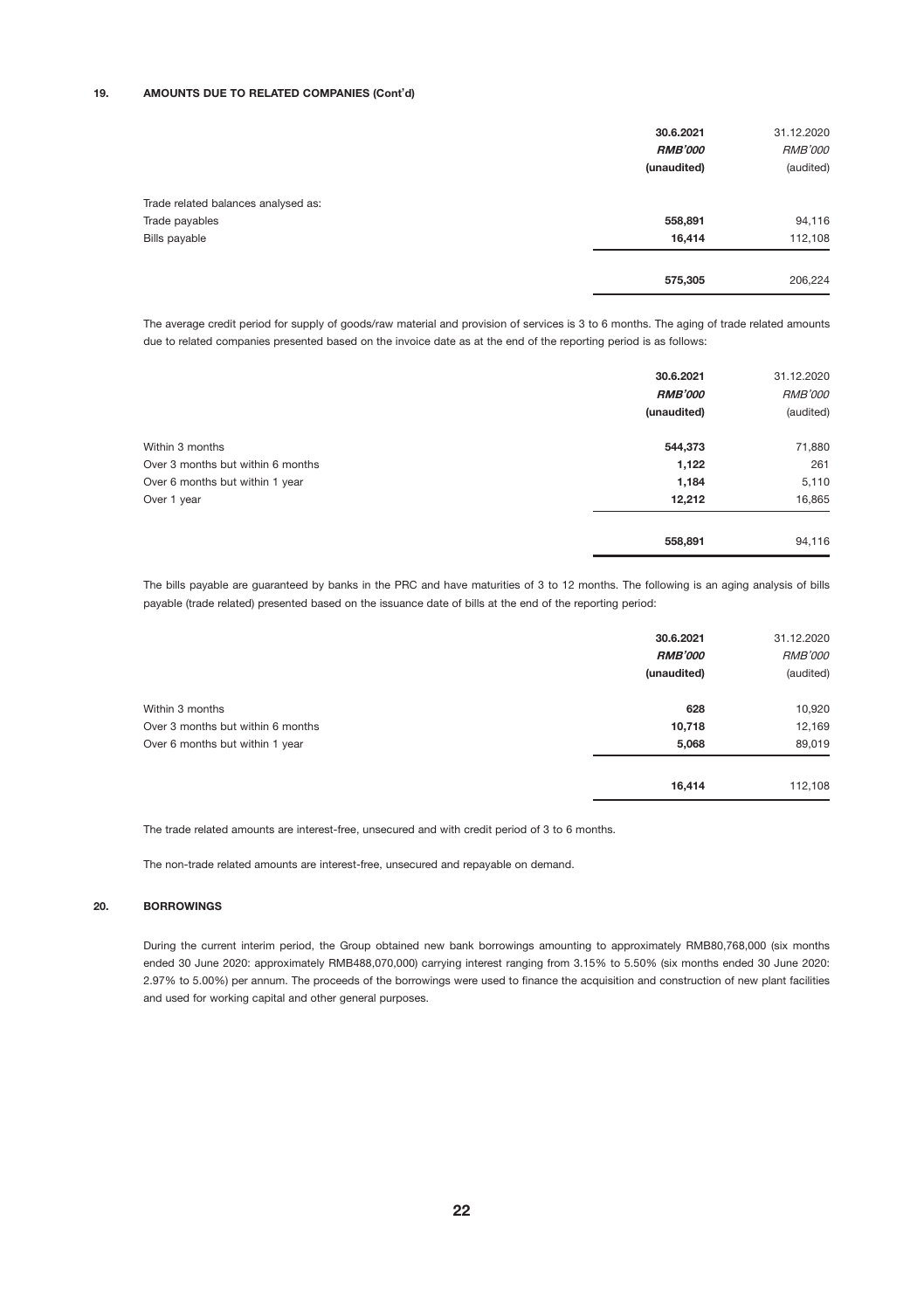### 21. LEASE LIABILITIES

| 30.6.2021<br><b>RMB'000</b><br>(unaudited) | 31.12.2020<br><b>RMB'000</b><br>(audited) |
|--------------------------------------------|-------------------------------------------|
|                                            |                                           |
| 2,233                                      | 5,231                                     |
| (42)                                       | (131)                                     |
| 2.191                                      | 5,100                                     |
|                                            |                                           |

### 22. SHARE CAPITAL

|                                                                                       | Number of shares              | Amount<br>HK\$              |
|---------------------------------------------------------------------------------------|-------------------------------|-----------------------------|
| Ordinary shares of HK\$0.01 each                                                      |                               |                             |
| Authorised:<br>At 1 January 2020, 31 December 2020 and 30 June 2021                   | 8,000,000,000                 | 80,000,000                  |
| Issued and fully paid:<br>At 31 December 2020 and 30 June 2021                        | 1,282,211,794                 | 12,822,118                  |
|                                                                                       | 30.6.2021                     | 31.12.2020                  |
|                                                                                       | <b>RMB'000</b><br>(unaudited) | <b>RMB'000</b><br>(audited) |
| Share capital presented in the condensed consolidated statement of financial position | 10,457                        | 10,457                      |

### 23. FINANCIAL INSTRUMENTS

Set out below is an overview of financial assets, other than cash and pledged/restricted bank deposits, and financial liabilities held by the Group as at 30 June 2021 and 31 December 2020:

|                        | 30.6.2021<br><b>RMB'000</b><br>(unaudited) | 31.12.2020<br><b>RMB'000</b><br>(audited) |
|------------------------|--------------------------------------------|-------------------------------------------|
| Financial assets:      |                                            |                                           |
| At amortised cost*     | 1,345,264                                  | 1,193,881                                 |
| Financial liabilities: |                                            |                                           |
| At amortised cost**    | 2,491,844                                  | 2,532,088                                 |
| Lease liabilities      | 2,191                                      | 5,100                                     |
|                        | 2,494,035                                  | 2,537,188                                 |

\* Prepayments, deposits and value added tax recoverable are excluded.

\*\* Advances from customers, provision for warranty, payroll and welfare payables and other tax payables are excluded.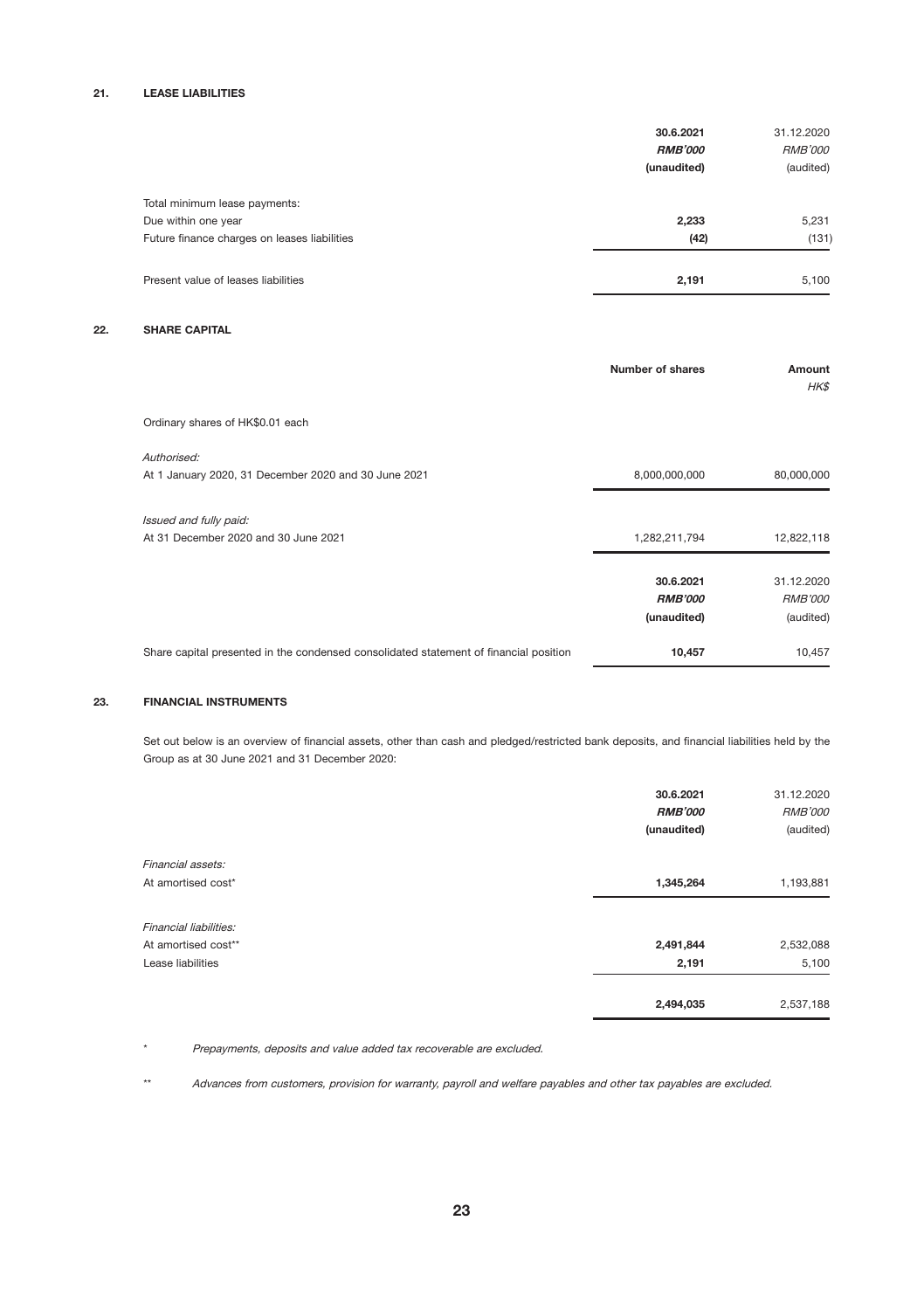### 24. OPERATING LEASE COMMITMENTS

#### The Group as lessor

Property rental income earned was approximately RMB149,000 for the six months ended 30 June 2021 (six months ended 30 June 2020: approximately RMB134,000).

At the end of the reporting period, the Group had contracted with tenants for the following future minimum lease payments:

|                       | 30.6.2021      | 31.12.2020     |
|-----------------------|----------------|----------------|
|                       | <b>RMB'000</b> | <b>RMB'000</b> |
|                       | (unaudited)    | (audited)      |
| Within one year<br>92 | 14             |                |
|                       |                |                |

# 25. CAPITAL COMMITMENTS

|                                                                                                                                                                                                                          | 30.6.2021<br><b>RMB'000</b><br>(unaudited) | 31.12.2020<br><b>RMB'000</b><br>(audited) |
|--------------------------------------------------------------------------------------------------------------------------------------------------------------------------------------------------------------------------|--------------------------------------------|-------------------------------------------|
| Capital expenditure in respect of acquisition of property, plant<br>and equipment, prepaid lease payments and development costs:<br>- contracted for but not provided in the condensed consolidated financial statements | 41.584                                     | 43.223                                    |

#### 26. CONTINGENT LIABILITIES

During the period under review, the Group (i) endorsed certain bills receivable for the settlement of trade and other payables; and (ii) discounted certain bills receivable to banks for raising of cash. In the opinion of the directors, the Group has transferred the significant risks and rewards relating to these bills receivable, and the Group's obligations to the corresponding counterparties were discharged in accordance with the commercial practice in the PRC and the risk of the default in payment of the endorsed and discounted bills receivable is low because all endorsed and discounted bills receivable are issued and guaranteed by the reputable PRC banks. As a result, the relevant assets and liabilities were not recognised in the condensed consolidated financial statements. The maximum exposure to the Group that may result from the default of these endorsed and discounted bills receivable at the end of the reporting period are as follows:

|                                                                                | 30.6.2021<br><b>RMB'000</b><br>(unaudited) | 31.12.2020<br><b>RMB'000</b><br>(audited) |
|--------------------------------------------------------------------------------|--------------------------------------------|-------------------------------------------|
| Settlement of trade and other payables<br>Discounted bills for raising of cash | 329.655<br>165,600                         | 292,576<br>182.907                        |
| Outstanding endorsed and discounted bills receivable with recourse             | 495.255                                    | 475,483                                   |

Maturity analysis of the outstanding endorsed and discounted bills receivable:

|                                    | 30.6.2021      | 31.12.2020     |
|------------------------------------|----------------|----------------|
|                                    | <b>RMB'000</b> | <b>RMB'000</b> |
|                                    | (unaudited)    | (audited)      |
| Within 3 months                    | 293,893        | 1,146          |
| Over 3 months but within 6 months  | 136,724        | 53,298         |
| Over 6 months but within 12 months | 64,638         | 421,039        |
|                                    | 495,255        | 475,483        |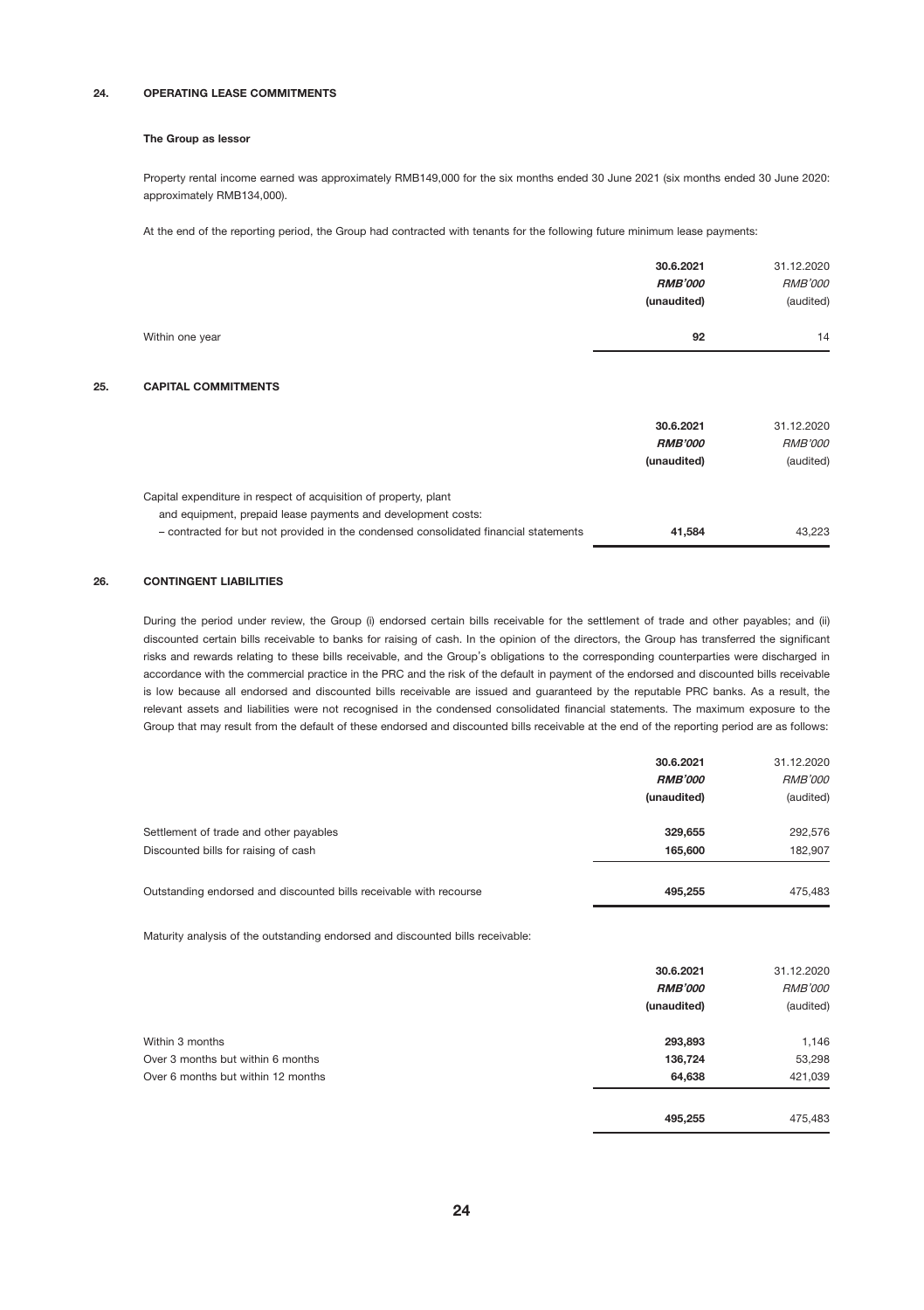#### 27. RELATED PARTY DISCLOSURES

Other than those disclosed elsewhere in the condensed consolidated financial statements, during the period under review, the Group entered into the following transactions with related parties:

|                                         | Six months ended |                |
|-----------------------------------------|------------------|----------------|
|                                         | 30.6.2021        | 30.6.2020      |
|                                         | <b>RMB'000</b>   | <b>RMB'000</b> |
|                                         | (unaudited)      | (unaudited)    |
| Sale of goods                           |                  |                |
| <b>Brilliance China Group</b>           | 691,021          | 443,269        |
| Huachen Group                           |                  | 20,199         |
| Wuliangye Group                         | 44               | 68,535         |
|                                         | 691,065          | 532,003        |
| Purchase of goods                       |                  |                |
| <b>Brilliance China Group</b>           | 54,103           | 47,156         |
| Wuliangye Group                         | 56,057           | 37,617         |
| Huachen Group                           | $\overline{a}$   | 4,050          |
|                                         | 110,160          | 88,823         |
| Lease payment and auxiliary services    |                  |                |
| Huachen Group                           | 1,848            | 1,848          |
| <b>Brilliance China Group</b>           | 1,197            | 1,864          |
|                                         | 3,045            | 3,712          |
| <b>Repairment fee</b>                   |                  |                |
| Wuliangye Group                         | 14               | 79             |
| Cleaning and greening services received |                  |                |
| Wuliangye Group                         | 87               | 100            |
| Water and electricity costs charged     |                  |                |
| Wuliangye Group                         | 24               | 442            |

#### Transactions/balances with other state-controlled entities in the PRC

The Group operates in an economic environment currently predominated by entities directly or indirectly owned or controlled by the PRC government ("State-controlled Entities"). The Group has entered into various transactions in the ordinary course of business, including deposits placements, borrowings and other general banking facilities, with banks which are PRC government related entities. In addition, the Group itself is jointly controlled by a subsidiary of Brilliance China and a subsidiary of Wuliangye, each of which are ultimately controlled by the PRC government. Apart from the transactions with Brilliance China Group, Huachen Group and Wuliangye Group disclosed above, the Group also conducts business with other State-controlled Entities. The directors of the Company consider those State-controlled Entities as independent third parties so far as the Group's business transactions with them are concerned.

#### 28. SHARE BASED PAYMENT TRANSACTION

#### Share Incentive Scheme

During the year ended 31 December 2011, the Company established a share incentive scheme to provide an incentive to directors, management, employees and relevant personnel of the Group who have contributed or will make contributions to the development and growth of the Group (the "Beneficiaries") which contains two trust arrangements, namely a fixed trust (the "Fixed Trust") and a discretionary trust (the "Discretionary Trust"). On 31 October 2011, the Company issued 93,999,794 Shares, representing approximately 9.998% of then enlarged issued share capital of the Company, to Lead In, which held on trust for the relevant Beneficiaries under the two trust arrangements at subscription price of HK\$1.0817 per Share. The subscription price of HK\$1.0817 per Share was considered as fair value since it was determined based on the Mianyang Xinchen's valuation report, which was issued by an independent valuer for the purpose of group reorganisation and it was also used to determine the consideration for the shares issued to Dongfeng Motors Engineering Co., Ltd. (i.e. HK\$1.0817 per Share), which is an independent third party prior to its investment.

All Shares under the Fixed Trust were awarded to the Beneficiaries. No Share had been awarded under the Discretionary Trust for the six months ended 30 June 2021. As at 30 June 2021, Lead In held 33,993,385 Shares under the Discretionary Trust.

During the six months ended 30 June 2021 and 2020, no Share has been exercised, lapsed or forfeited under the Discretionary Trust.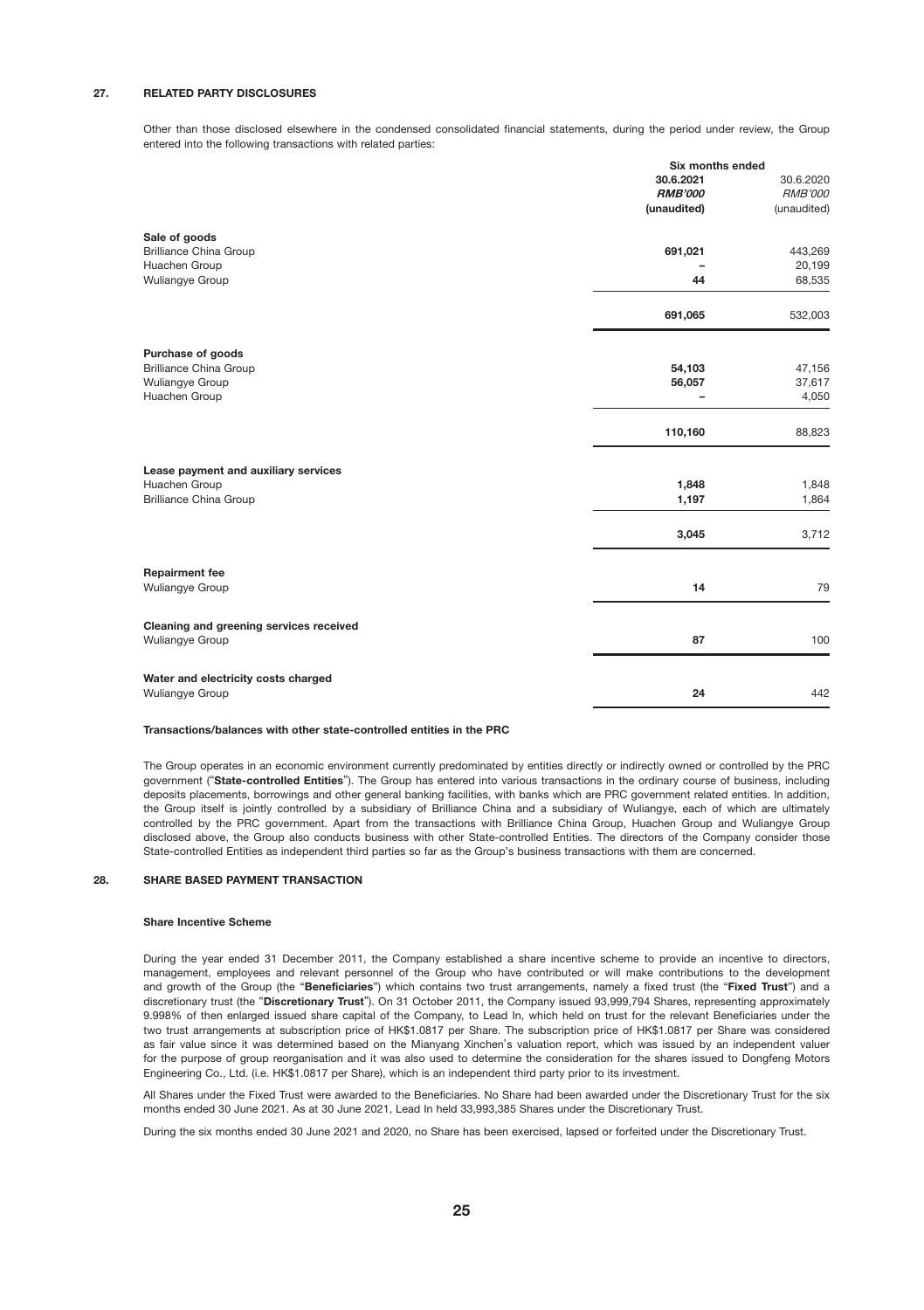# MANAGEMENT'S DISCUSSION & ANALYSIS

# Business review

In the first half of 2021, the Group achieved total unaudited revenue of approximately RMB939.32 million, representing an increase of approximately 26.6% compared to approximately RMB741.95 million for the corresponding period last year. The increase in revenue was mainly due to an increase in the sales of engine components, in particular, the sales of crankshafts during the period. The increase in the sales of crankshafts was caused by the favourable growth in premium automobile market as demonstrated by our customer BMW Brilliance Automotive.

Sales volume of engines decreased by approximately 4.1%, from approximately 28,620 units in the first half of 2020 to approximately 27,440 units in the first half of 2021, mainly due to the decrease in sales volume of diesel engines.

With respect to the engines business segment, the Group recorded approximately 1.9% decrease in the segment revenue, from approximately RMB352.85 million in the first half of 2020 to approximately RMB346.25 million in the first half of 2021. The decrease was mainly due to a decrease in the sales of diesel engines.

With respect to the engine components and service income segment, the Group recorded approximately 52.4% increase in the segment revenue, from approximately RMB389.11 million in the first half of 2020 to approximately RMB593.07 million in the first half of 2021. The increase was mainly due to a significant increase in the sales of crankshafts in the first half of 2021. The Group sold approximately 375,950 units of crankshaft in the first half of 2021, representing approximately 48.6% increase compared to approximately 252,950 units for the corresponding period of 2020. The increase was mainly due to the increase in demand for Bx8 crankshafts from BMW Brilliance Automotive.

The Group sold approximately 506,300 units of connecting rods in the first half of 2021, representing approximately 27.7% increase compared to approximately 396,500 units for the corresponding period of 2020. The increase in the unit sales of connecting rods was mainly due to an increase in demand for the Bx8 connecting rods during the reporting period.

The unaudited cost of sales amounted to approximately RMB823.20 million in the first half of 2021, representing an increase of approximately 18.3% compared to approximately RMB695.61 million for the corresponding period last year. The increase was due to the increase in the Group's total unaudited revenue.

The gross profit margin of the Group increased and this was mainly due to the significant increase in the sales of engine components with higher profit margin. It was approximately 12.4% in the first half of 2021 whilst it was approximately 6.2% in the first half of 2020.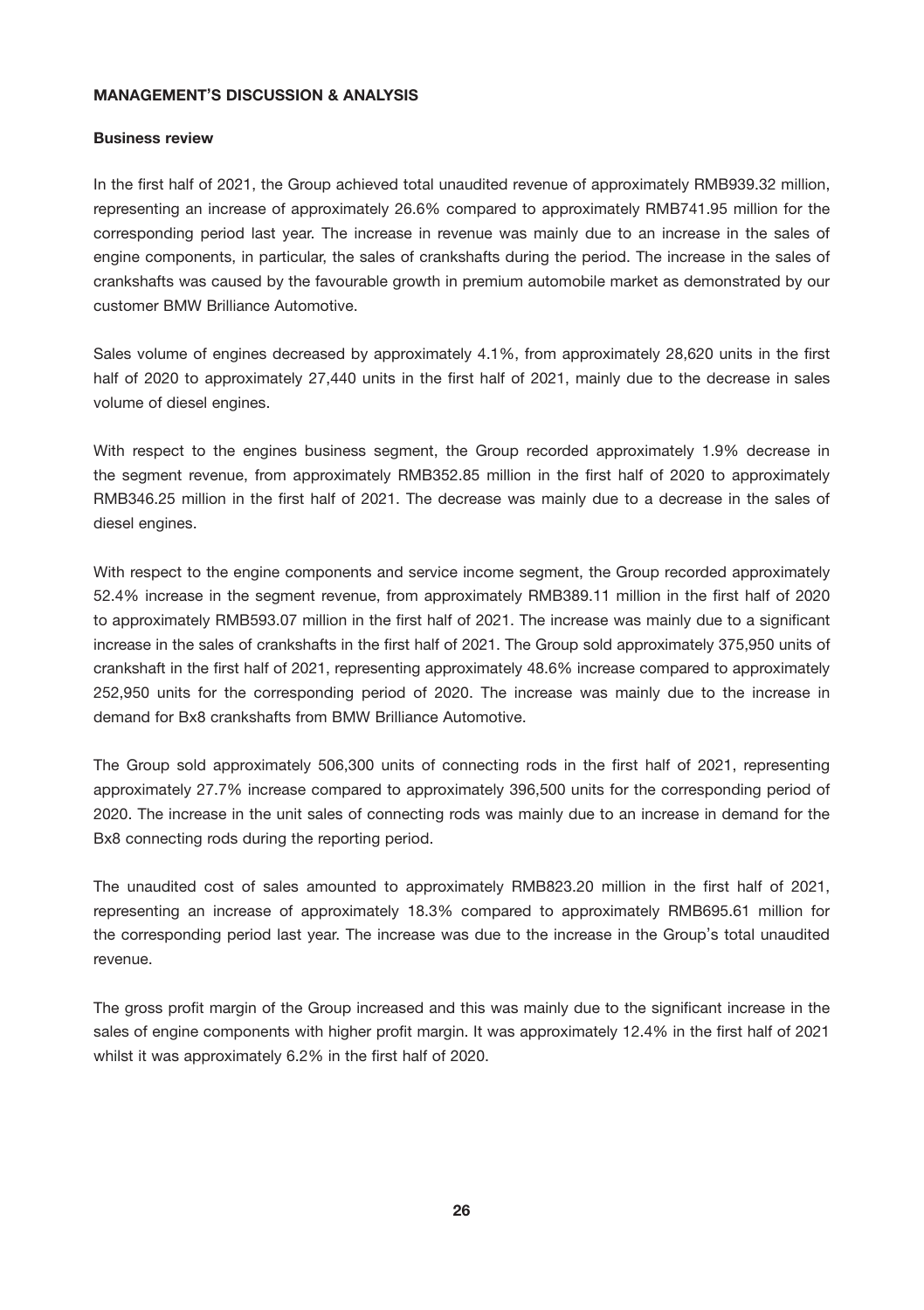The unaudited other income decreased from approximately RMB15.10 million for the first half of 2020 to approximately RMB8.55 million for the first half of 2021, representing a decrease of approximately 43.3%. The decrease was mainly due to the decrease in government grants and bank interest income. Impairment losses decreased from approximately RMB13.58 million for the first half of 2020 to approximately RMB4.79 million for the first half of 2021. The decrease was mainly due to less impairment of trade and other receivables incurred during the period.

The unaudited other gains and losses increased from net losses of approximately RMB10.07 million for the first half of 2020 to net gains of approximately RMB16.07 million for the first half of 2021. The change was mainly due to the increase in foreign exchange gains and write-off of amounts due to related companies during the period.

The unaudited selling and distribution expenses decreased by approximately 29.8%, from approximately RMB14.39 million in the first half of 2020 to approximately RMB10.10 million in the first half of 2021, representing approximately 1.9% and approximately 1.1% of the revenue in the first half of 2020 and 2021 respectively. The decrease in terms of value was mainly due to a decrease in transportation and sales staff costs.

The unaudited administrative expenses increased by approximately 3.82%, from approximately RMB54.99 million in the first half of 2020 to approximately RMB57.09 million in the first half of 2021, representing approximately 7.4% and approximately 6.1% of the revenue in the first half of 2020 and 2021 respectively. The increase in value was mainly due to the general increase in other staff costs, depreciation and office expenses. The decrease in terms of percentage was mainly due to a larger extent of sales base achieved.

The unaudited finance costs decreased by approximately 20.8%, from approximately RMB38.97 million in the first half of 2020 to approximately RMB30.87 million in the first half of 2021. The decrease was mainly due to a decrease in short-term financing by discounting bills during the course of business and repayment of certain bank loans during the period.

The Group's unaudited loss before tax was approximately RMB78.07 million in the first half of 2020, whereas there was unaudited profit before tax of approximately RMB31.29 million in the first half of 2021.

Income tax credit of approximately RMB0.83 million was recorded during the period, as compared to an income tax expense of approximately RMB0.54 million for the first half of 2020. This was due to the recognition of deferred tax assets in view of the tax losses incurred.

In the first half of 2021, the Group recorded unaudited net profit attributable to the owners of the Company of approximately RMB32.12 million, which compares to a net loss to its equity shareholders of approximately RMB78.62 million for the six months ended 30 June 2020.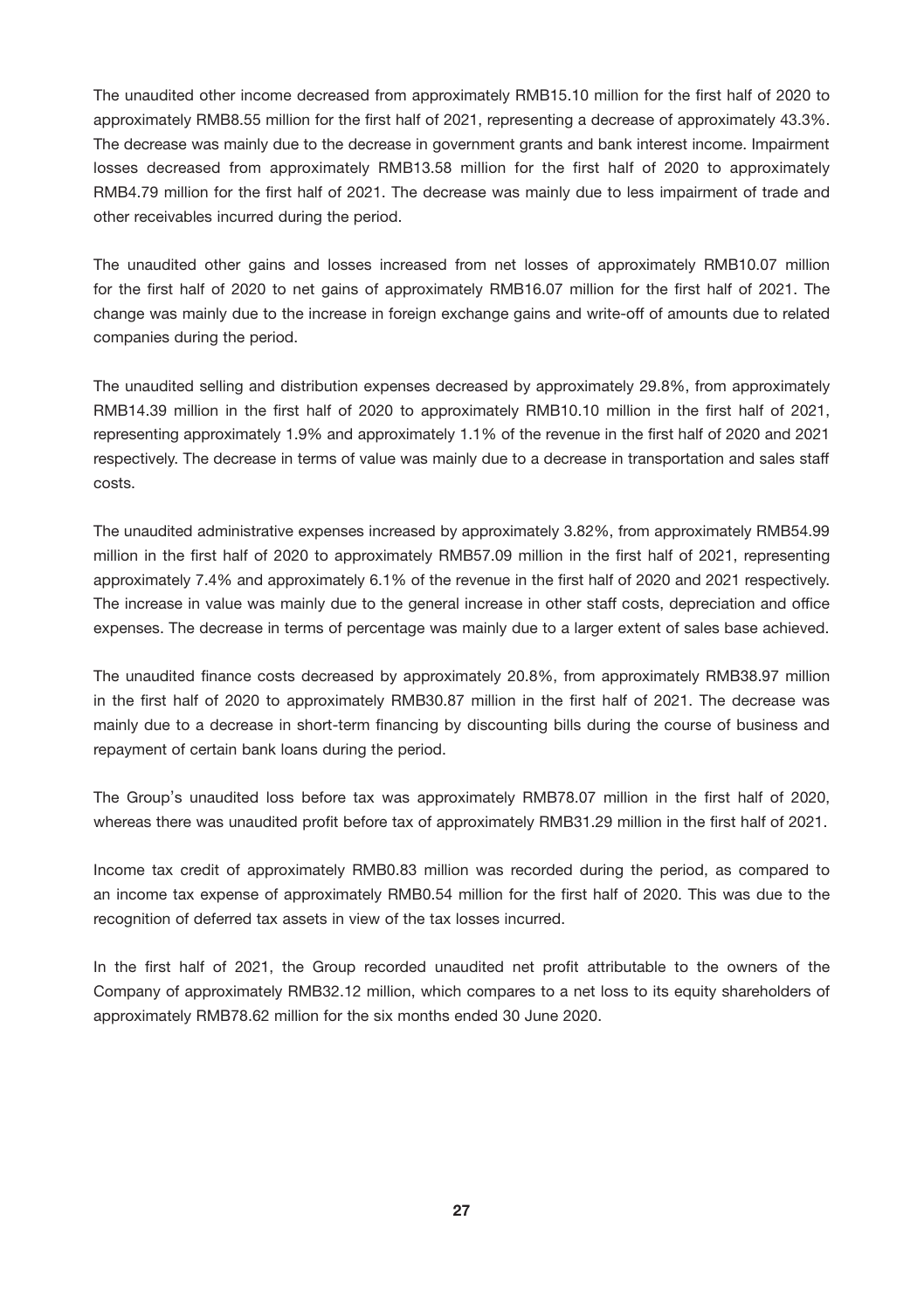# Liquidity and financial resources

As at 30 June 2021, the Group had approximately RMB483.88 million in bank balances and cash (31 December 2020: approximately RMB55.29 million), and approximately RMB323.86 million in pledged/ restricted bank deposits (31 December 2020: approximately RMB538.46 million).

As at 30 June 2021, the Group had trade and other payables of approximately RMB1,078.47 million (31 December 2020: approximately RMB1,182.81 million), bank borrowings due within one year in the amount of approximately RMB726.08 million (31 December 2020: approximately RMB1,067.47 million), and bank borrowings due after one year in the amount of approximately RMB283.35 million (31 December 2020: approximately RMB320.39 million).

# Pledge of assets

As at 30 June 2021, the Group pledged certain of its land use rights, buildings, plant and machinery with a total value of approximately RMB134.36 million (31 December 2020: approximately RMB136.12 million) to certain banks to secure certain credit facilities granted to the Group.

As at 30 June 2021, the Group also pledged bank deposits of approximately RMB260.98 million (31 December 2020: approximately RMB486.63 million) to certain banks to secure certain credit facilities granted to the Group.

# Gearing ratio

As at 30 June 2021, the debt-to-equity ratio of the Group, computed by dividing total liabilities by total equity attributable to the equity owners of the Company, was approximately 1.22 (31 December 2020: approximately 1.29).

As at 30 June 2021, the gearing ratio, computed by dividing bank borrowings by total equity attributable to owners of the Company, was approximately 45.56% (31 December 2020: approximately 63.56%). Both the debt-to-equity ratio and the gearing ratio decreased, which were mainly due to a decrease in total bank borrowings.

# Contingent liabilities

During the period under review, the Group (i) endorsed certain bills receivable for the settlement of trade and other payables; and (ii) discounted certain bills receivable to banks for raising cash. The Group considered that the risk of default in payment of the endorsed and discounted bills receivable was low because all endorsed and discounted bills receivable were issued and guaranteed by reputable PRC banks.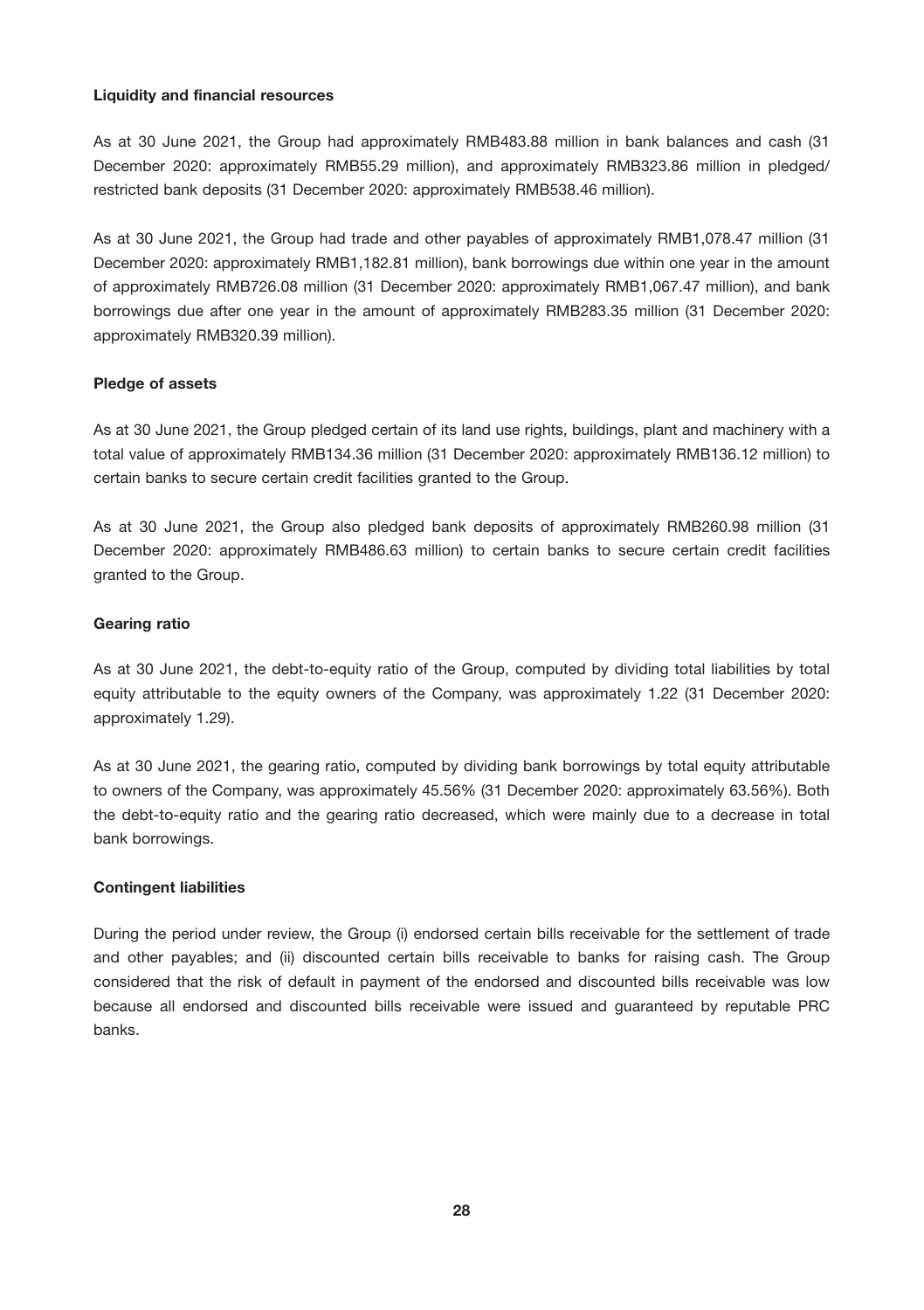# Capital commitments

As at 30 June 2021, the Group had capital commitments of approximately RMB250.54 million (31 December 2020: approximately RMB250.54 million), of which contracted capital commitments amounted to approximately RMB41.58 million (31 December 2020: approximately RMB43.22 million), which is primarily related to the capital expenditure in respect of acquisition of property, plant and equipment, and new engine development.

### Foreign exchange risks

The Group's functional currency is RMB. Since the Group has certain assets and liabilities, such as receivables, payables, cash and bank borrowings, denominated in foreign currencies, such as United States Dollar and Hong Kong Dollar, the Group is exposed to foreign currency translation risk. The Group will monitor its foreign exchange risks and may consider hedging its foreign currency exposure, if and when necessary.

# Employees and remuneration policy

As at 30 June 2021, the Group had approximately 1,147 employees (30 June 2020: approximately 1,274). Employee costs amounted to approximately RMB70.68 million for the six months ended 30 June 2021 (six months ended 30 June 2020: approximately RMB57.62 million). The Group will endeavour to ensure that the employees' salary levels are in line with industry practice and prevailing market conditions and that employees' remuneration is based on their performance.

# Outlook

Under the impact of the Covid-19 pandemic, most of the automobile makers virtually stopped their production, in particular in the first half of 2020. As the outbreak gradually became under control, the domestic economic climate increased and the market gradually picked up. In the first half of 2021, according to the China Association of Automobile Manufacturers, the sales of passenger vehicles segment recorded a rise of 27.0% on a year-on-year basis in the first half of 2021 whilst the sales of commercial vehicles segment recorded a growth of 20.9%. Passenger vehicles account for about 77.6% of sales of the automotive sector. The increase of the sales of vehicles was driven by an increase in demand for sedan cars, multi-purpose vehicles ("MPVs"), sport-utility cars ("SUVs") and commercial vehicles. As such, the sale volume of our engine-related products increased during the reporting period.

The PRC government continues to implement various policies to boost the automobile sales, including purchase subsidies, relaxation of new issuance of license plates in core cities, exemption of vehicle purchase tax. Thus, China's automobile market is posting stable performance with good momentum for growth. Notably, the semi-annual new energy vehicle ("NEV") sales rocketed over 200% year-on-year to 1.2 million units, which approached almost the full-year volume for the year of 2020.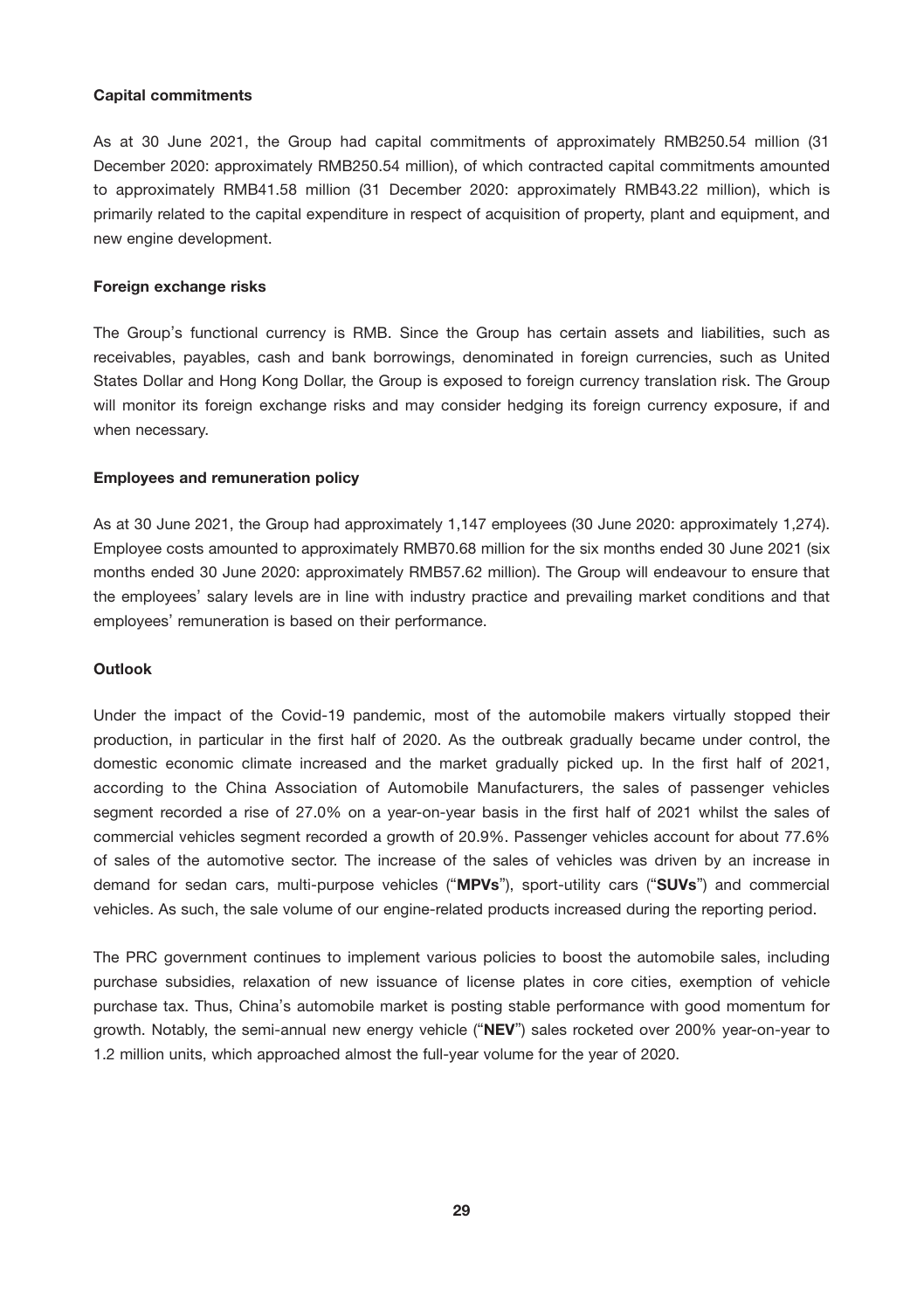It is expected that China's annual automobile sales will record year-over-year growth in 2021, ending three consecutive years of decrease. The continued recovery in domestic economy and the ongoing implementation of governmental stimulus will provide tremendous support for the automobile market development in the second half of this year. Nevertheless, the market is being affected by chip shortage and the rise in raw material prices.

During the reporting period, the Group recorded an increase in sales which is mainly due to a significant increase in the sales of engine components, in particular, the sales of crankshafts during the period.

Regarding the traditional gasoline, diesel and prince engine business (the CE engine business), the sales is lower than the original forecast. This is mainly affected by the continual withdrawal of orders from some of the customers. Apart from the impact of the Covid-19 pandemic which still hovers around to a certain extent, the rapid development of NEVs leads to the diminished demand of vehicle upgrade with highend combustion engines. There are fewer automobile manufacturers which continue to develop new fueldriven engine models, and some of our long term customers also experienced financial difficulty which disrupted their production cycles, and hence, our sales volume of engines were also affected.

In view of the above situation, we have been carrying out some re-engineering work to our CE-family engines in order to pave for a way out in the ever-changing automobile market in China. After almost two years of hard work, we have developed a NEV-compatible CE engines which are used in the range extender of the electric drive system for the next generation of NEVs. It is planned to commence industrialization of the NEV-compatible CE engines in the first half of 2022. In addition, we are still working hard to explore more major NEV customers to adopt our NEV-compatible CE engines for range extension purpose.

NEV-compatible CE engines are based on the upgrade version of the BMW's authorized prince engine prototype. We have obtained BMW authorization which is a prerequisite for the production of NEVcompatible CE engines and BMW has agreed to award to our Group the extension of the original authorization period to 2032.

BMW Prince Engine has won the World's Best Ten Engines in eight consecutive years. CE engine adopted leading and mature technologies with strategic positioning of "high starting point, high quality, and high platform". An expert team from BMW in Germany provided all-around supports on research and development, industrialization, supply chain management, quality management and project management, ensuring the engine production is in accordance with BMW process certification, BMW quality philosophy and BMW quality standard. CE engine meets requirements of CN6b emission regulation and the fourth phase fuel consumption. The CE engine is applicable for SUV, passenger vehicle, MPV, A-class vehicle models, etc. At present, all our XCE branded traditional and CE engines are CN6 emission standard compliant.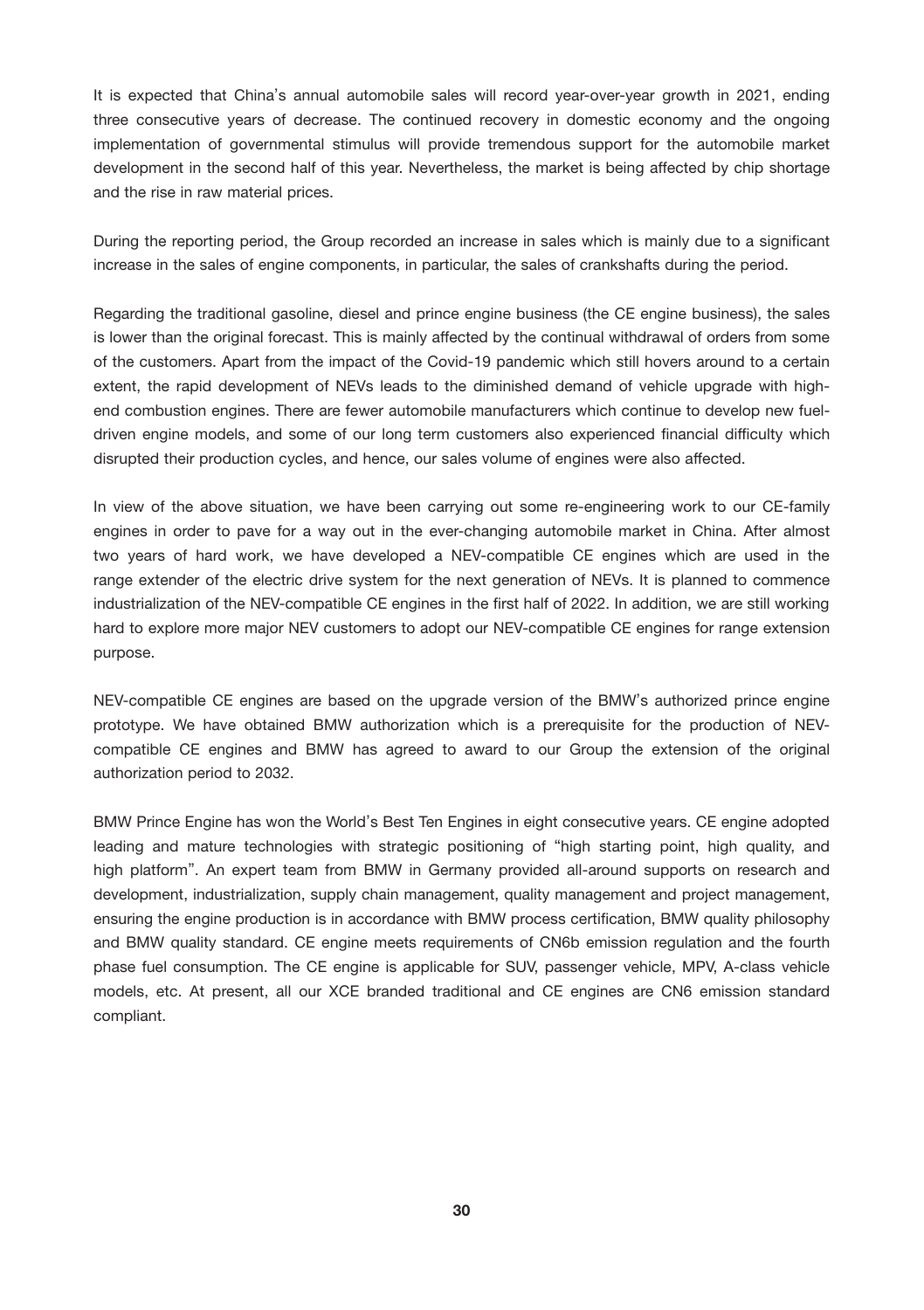Regarding engine components business, the crankshaft production line for Bx8 engines and connecting rods production showed a continued and significant growth in sales in the first half of 2021 when compared to the corresponding period in 2020. As reported by media in China, in the first half of 2021, sales of BMW vehicles showed 41.9% year-on-year growth reaching approximately 467,000 units and therefore the demand of finished crankshaft and connecting rods for Bx8 engines increased much as more new models of BMW vehicles are being put up for sales. BMW officially nominated us as the exclusive Bx8 engine crankshaft supplier and non-exclusive connecting rod supplier and the supply period will be until 2030, and the shared order of connecting rod production will be increased from 40% to 50%.

In addition, BMW has fully affirmed our pursuit of excellent quality, and it is another milestone in the development components business. So far, we delivered over 2.7 million crankshafts and 6.3 million connecting rods to BMW. At the same time, we maintained high quality of customer after-sales service for eight consecutive years. We won the BMW "Quality Excellence Award" and became BMW's excellent supplier. We will continue to uphold the core values of being close to our customers, be responsible, open and transparent, and will through continuous innovation further enhance core competitiveness and push forward the development of the Group.

The Group will continue to explore new business opportunities with BMW AG, BMW Brilliance Automotive and other major customers in the future.

# INTERIM DIVIDEND

The Board did not recommend the payment of any interim dividend for the six months ended 30 June 2021 (six months ended 30 June 2020: nil).

# SHARE INCENTIVE SCHEME ESTABLISHED BY LEAD IN

The share incentive scheme (the "Incentive Scheme") was established in 2011 to serve as a retention tool, and to align the interests of the Beneficiaries identified by the trustees of the trusts (further described hereinafter) with that of the Company. Lead In was incorporated for the purpose of holding the Shares on trust for the Beneficiaries pursuant to the Incentive Scheme.

The terms of the Incentive Scheme and the trust arrangements are not subject to the provisions of Chapter 17 of the Listing Rules as these arrangements do not involve the grant of options by the Company to subscribe for Shares after the listing of the Company's shares on the Stock Exchange.

Lead In is currently owned as to 50% by Mr. Wu Xiao An and as to 50% by Mr. Wang Yunxian, both are executive directors of the Company. Lead In holds such Shares on trust for the Beneficiaries under two separate trust arrangements, namely the "Fixed Trust" and the "Discretionary Trust".

All Shares under the Fixed Trust were awarded to the Beneficiaries. No Share had been awarded under the Discretionary Trust for the six months ended 30 June 2021. As at 30 June 2021, Lead In held 33,993,385 Shares under the Discretionary Trust.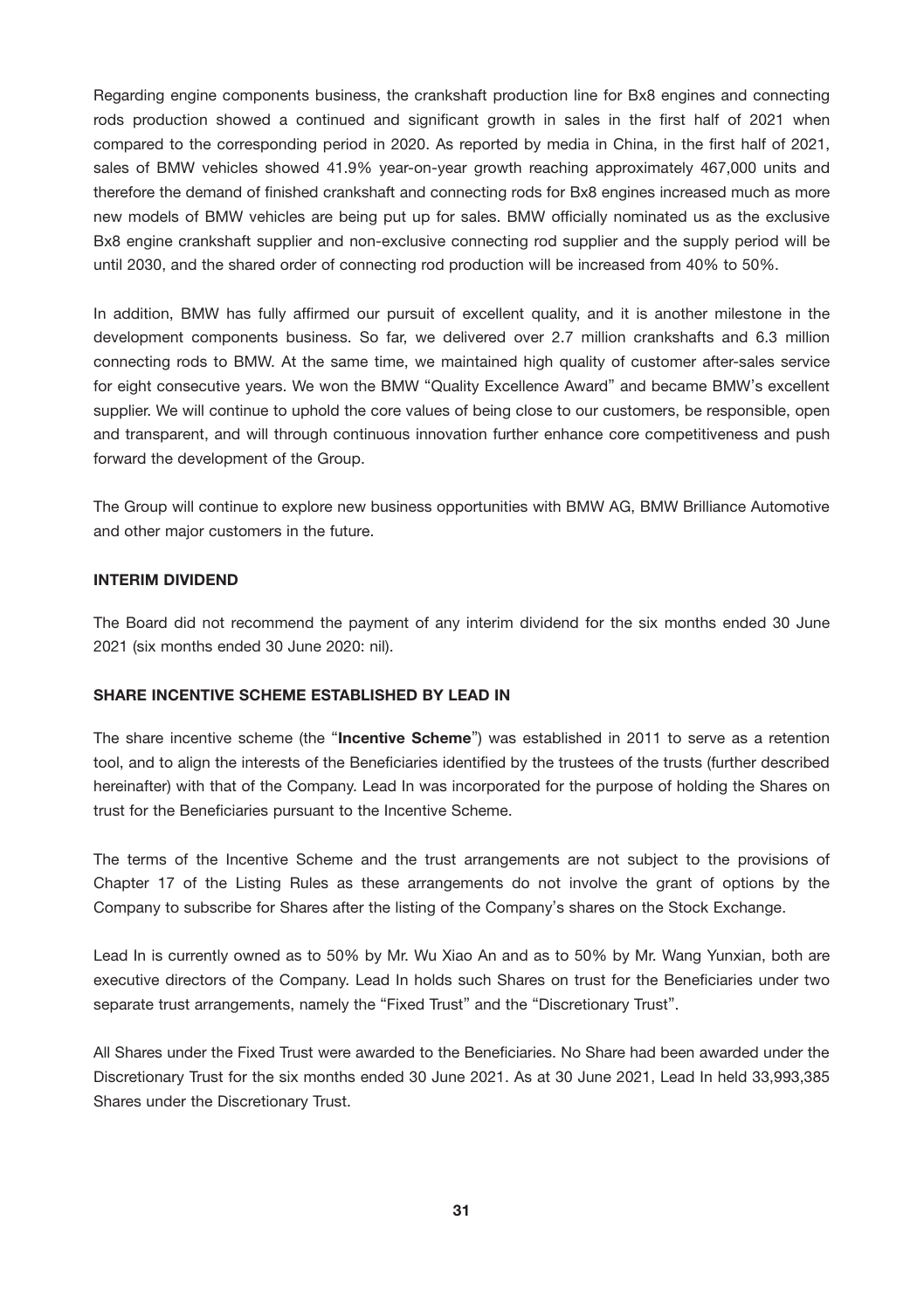# SHARE OPTION SCHEME

The Company adopted a share option scheme on 25 April 2012, which was amended and restated on 8 February 2013 (the "Share Option Scheme").

The Share Option Scheme will remain in force for a period of 10 years from 13 March 2013. The period during which an option may be exercised will be determined by the directors of the Company at their absolute discretion, save that no option shall be exercised later than 10 years from the date of grant.

No share options had been granted by the Company under the Share Option Scheme since its inception and for the six months ended 30 June 2021 and no expenses were recognised by the Group for the period under review (six months ended 30 June 2020: nil).

# CHANGE IN DIRECTORS' INFORMATION

Pursuant to Rule 13.51B(1) of the Listing Rules, the change in information of the directors of the Company subsequent to the date of 2020 annual report of the Company is set out below:

– Ms. Ma Nina resigned as Deputy Chief Accountant of Huachen Automotive on 30 April 2021 and director of Shanghai Shenhua Holdings Co., Ltd.(上海申華控股股份有限公司), a company whose shares are listed on the Shanghai Stock Exchange, on 25 June 2021.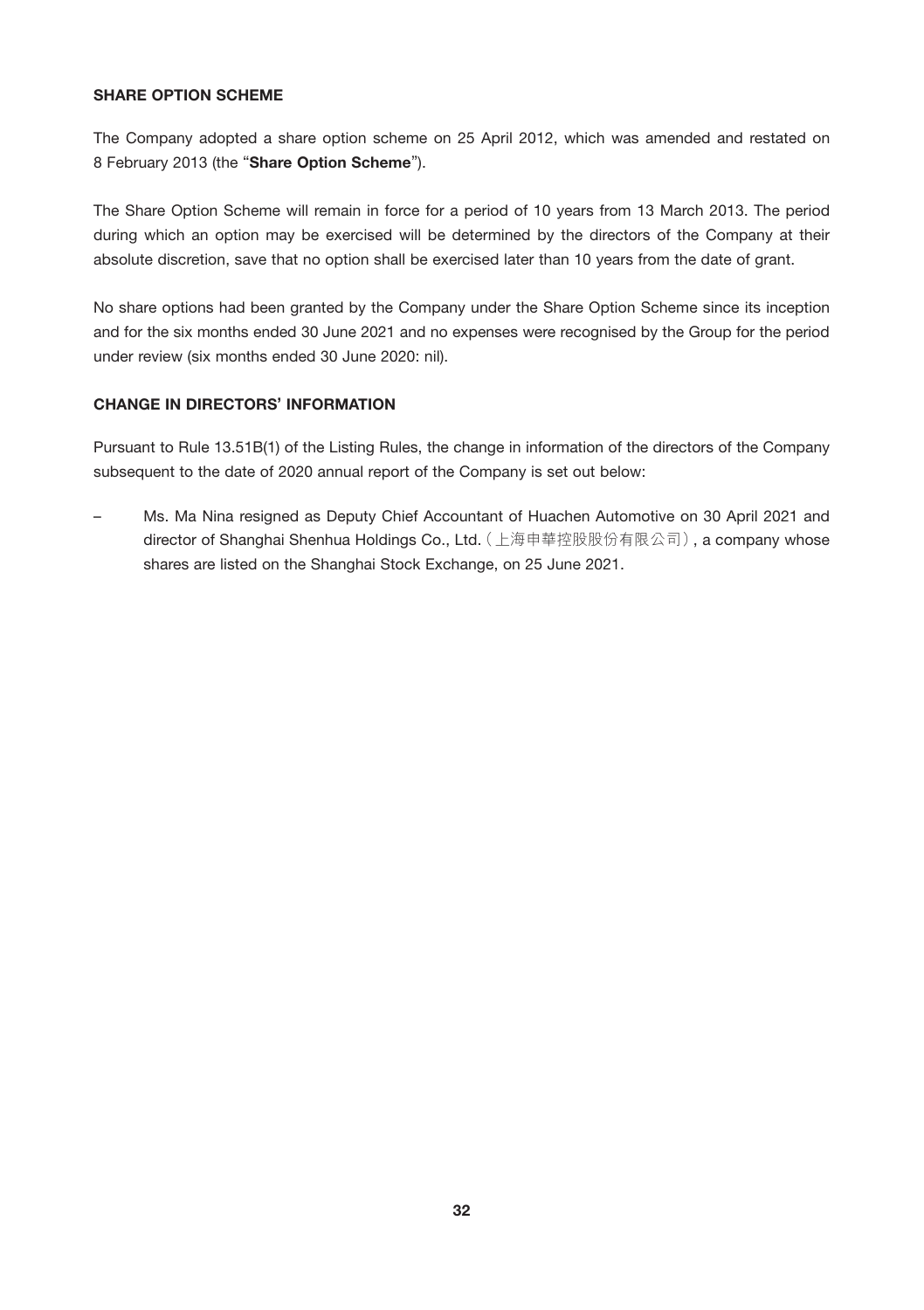# SUBSTANTIAL SHAREHOLDERS' INTERESTS AND SHORT POSITIONS IN SHARES AND UNDERLYING SHARES

As at 30 June 2021, so far as known to the directors of the Company, each of the following persons (other than a director or chief executive of the Company) had an interest or a short position in the shares and underlying shares of the Company as recorded in the register required to be kept by the Company under Section 336 of the Securities and Futures Ordinance (the "SFO"):

|                                        |                                         | Number of     | percentage of               |  |
|----------------------------------------|-----------------------------------------|---------------|-----------------------------|--|
| <b>Name of Shareholder</b>             | Capacity                                | <b>Shares</b> | shareholding <sup>(6)</sup> |  |
| Brilliance Investment                  | Beneficial owner                        | 400.000.000   | 31.20%                      |  |
| Brilliance China <sup>(1)</sup>        | Interest in a controlled<br>corporation | 400,000,000   | 31.20%                      |  |
| Huachen Automotive <sup>(2)</sup>      | Interest in a controlled<br>corporation | 400.000.000   | 31.20%                      |  |
| Xinhua Investment                      | Beneficial owner                        | 400.000.000   | 31.20%                      |  |
| Xinhua Combustion Engine(3)            | Interest in a controlled<br>corporation | 400.000.000   | 31.20%                      |  |
| Sichuan Yibin Pushi Group Co., Ltd.(4) | Interest in a controlled<br>corporation | 400,000,000   | 31.20%                      |  |
| Wuliangye <sup>(5)</sup>               | Interest in a controlled<br>corporation | 400,000,000   | 31.20%                      |  |

Notes:

- (1) Brilliance Investment is wholly-owned by Brilliance China and Brilliance China is deemed or taken to be interested in approximately 31.20% of the issued share capital of the Company in which Brilliance Investment is interested.
- (2) Brilliance China is beneficially owned as to approximately 30.43% by Huachen Automotive and Huachen Automotive is deemed or taken to be interested in approximately 31.20% of the issued share capital of the Company in which Brilliance Investment is interested.
- (3) Xinhua Investment is a direct wholly-owned subsidiary of Xinhua Combustion Engine and Xinhua Combustion Engine is deemed or taken to be interested in approximately 31.20% of the issued share capital of the Company in which Xinhua Investment is interested.
- (4) Xinhua Combustion Engine is a direct non wholly-owned subsidiary of Sichuan Yibin Pushi Group Co., Ltd. ("Pushi Group") and Pushi Group is deemed or taken to be interested in approximately 31.20% of the issued share capital of the Company in which Xinhua Investment is interested.
- (5) Pushi Group is a direct wholly-owned subsidiary of Wuliangye and Wuliangye is deemed or taken to be interested in approximately 31.20% of the issued share capital of the Company in which Xinhua Investment is interested.
- (6) These percentages are calculated on the basis of 1,282,211,794 Shares in issue as at 30 June 2021.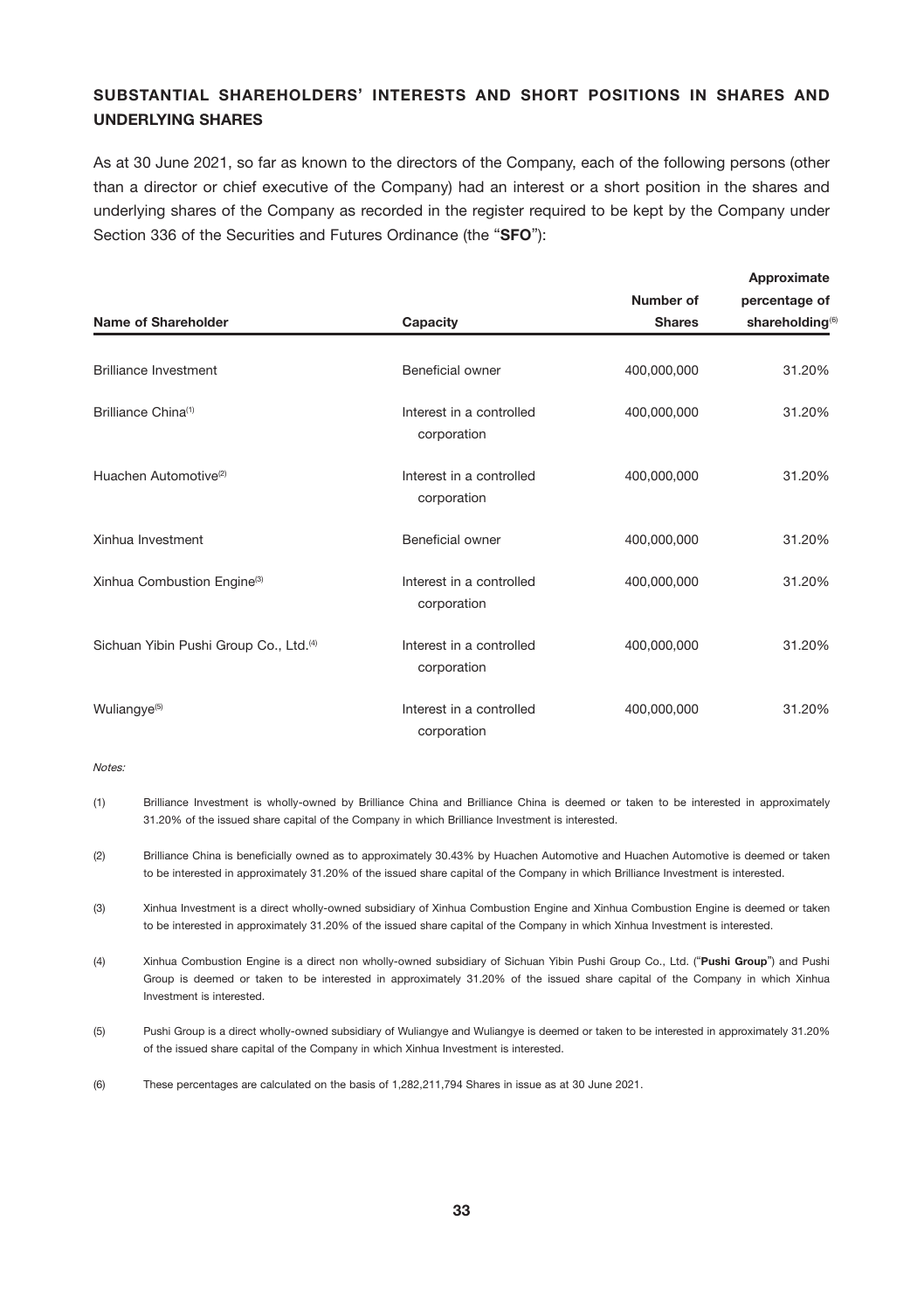Save as disclosed herein, as at 30 June 2021, there was no other person (other than a director or chief executive of the Company) so far as known to the directors of the Company, as having an interest or a short position in the shares and underlying shares of the Company as recorded in the register required to be kept by the Company under Section 336 of the SFO.

# DIRECTORS' INTERESTS AND SHORT POSITIONS IN SHARES AND UNDERLYING SHARES

As at 30 June 2021, the interests and short positions of each director and chief executive of the Company in the shares, underlying shares and debentures of the Company or any associated corporation (within the meaning of Part XV of the SFO) which were required to be notified to the Company and the Stock Exchange pursuant to Divisions 7 and 8 of Part XV of the SFO (including interests and short positions which he was taken or deemed to have under such provisions of the SFO); or were required pursuant to Section 352 of the SFO to be entered in the register referred to therein; or were required pursuant to the Model Code for Securities Transactions by Directors of Listed Issuers to be notified to the Company and the Stock Exchange, are set out below:

# Interest in the shares of the Company

| Name of director                   | <b>Nature of interest</b>                           | Number and<br>class of Shares | Approximate<br>percentage of<br>shareholding <sup>(3)</sup> |
|------------------------------------|-----------------------------------------------------|-------------------------------|-------------------------------------------------------------|
| Mr. Wu Xiao An (also               | Beneficial owner                                    | 8,320,041 ordinary            | 0.65%                                                       |
| known as Ng Siu On) <sup>(1)</sup> | Trustee and interest in<br>a controlled corporation | 33.993.385 ordinary           | 2.65%                                                       |
| Mr. Wang Yunxian <sup>(2)</sup>    | Beneficial owner                                    | 6,471,143 ordinary            | 0.50%                                                       |
|                                    | Trustee and interest in<br>a controlled corporation | 33,993,385 ordinary           | 2.65%                                                       |

Notes:

- (1) Mr. Wu Xiao An is a trustee of the Discretionary Trust (which holds 33,993,385 Shares for the Beneficiaries) under the Incentive Scheme and holds 50% interests in Lead In. Accordingly, Mr. Wu is deemed or taken to be interested in approximately 2.65% of the issued share capital of the Company.
- (2) Mr. Wang Yunxian is a trustee of the Discretionary Trust (which holds 33,993,385 Shares for the Beneficiaries) under the Incentive Scheme and holds 50% interests in Lead In. Accordingly, Mr. Wang is deemed or taken to be interested in approximately 2.65% of the issued share capital of the Company.

(3) These percentages are calculated on the basis of 1,282,211,794 Shares in issue as at 30 June 2021.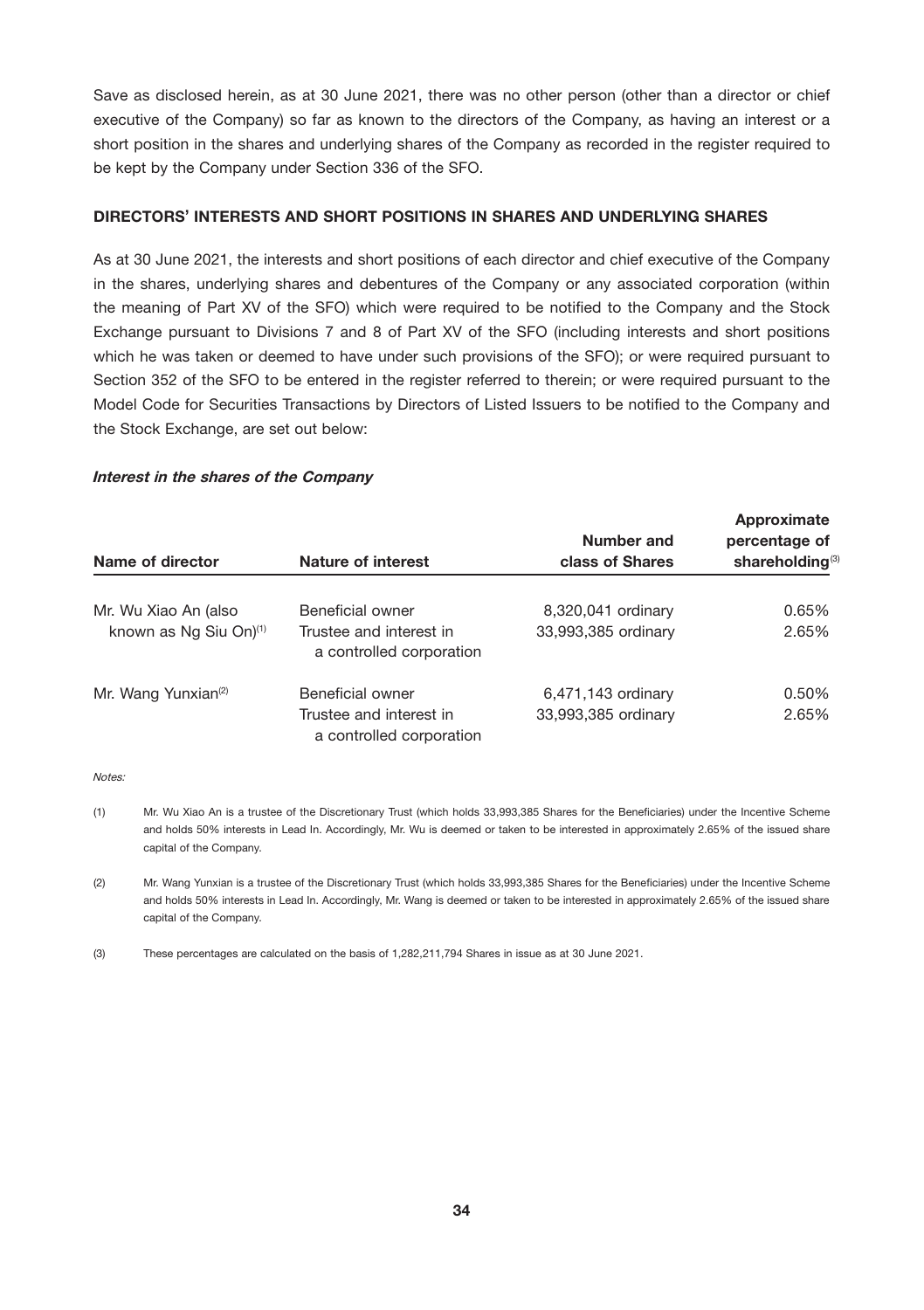Save as disclosed above, as at 30 June 2021, none of the directors and chief executive of the Company had any interests and short positions in the shares, underlying shares and debentures of the Company or any associated corporation (within the meaning of Part XV of the SFO) which were required to be notified to the Company and the Stock Exchange pursuant to Divisions 7 and 8 of Part XV of the SFO (including interests and short positions which he was taken or deemed to have under such provisions of the SFO); or were required pursuant to Section 352 of the SFO to be entered in the register referred to therein; or were required pursuant to the Model Code for Securities Transactions by Directors of Listed Issuers to be notified to the Company and the Stock Exchange.

# PURCHASE, SALE OR REDEMPTION OF THE COMPANY'S LISTED SECURITIES

Neither the Company nor any of its subsidiaries has purchased, sold or redeemed any of the Company's listed securities during the six months ended 30 June 2021.

# DISCLOSURE UNDER RULE 13.21 OF THE LISTING RULES

On 8 June 2020, Mianyang Xinchen (as borrower) and the Company (as guarantor) entered into two banking facility agreements (the "Facility Letters 2020") with a financial institution as lender for (i) a term loan facility of US\$4,000,000; and (ii) a term loan facility of US\$36,000,000, respectively, with the final maturity date being three years from the date of first drawdown. Under the Facility Letters 2020, it shall be an event of default, amongst others, if: (1) Brilliance China holds less than 25% (directly or indirectly) of the issued share capital of the Company; or (2) Wuliangye holds less than 25% (directly or indirectly) of the issued share capital of the Company. Details of the Facility Letters 2020 were set out in the announcement of the Company dated 8 June 2020.

On 28 September 2020, Mianyang Xinchen (as borrower) and the Company (as guarantor) entered into a banking facility agreement (the "Facility Letter 2020-Sep") with a financial institution as lender for a term loan facility of up to US\$24,000,000 with the final maturity date being thirty months from the date of drawdown. Under the Facility Letter 2020-Sep, it shall be an event of default, amongst others, if: (1) Brilliance China holds less than 25% (directly or indirectly) of the issued share capital of the Company; or (2) Wuliangye holds less than 25% (directly or indirectly) of the issued share capital of the Company. Details of the Facility Letter 2020-Sep were set out in the announcement of the Company dated 28 September 2020.